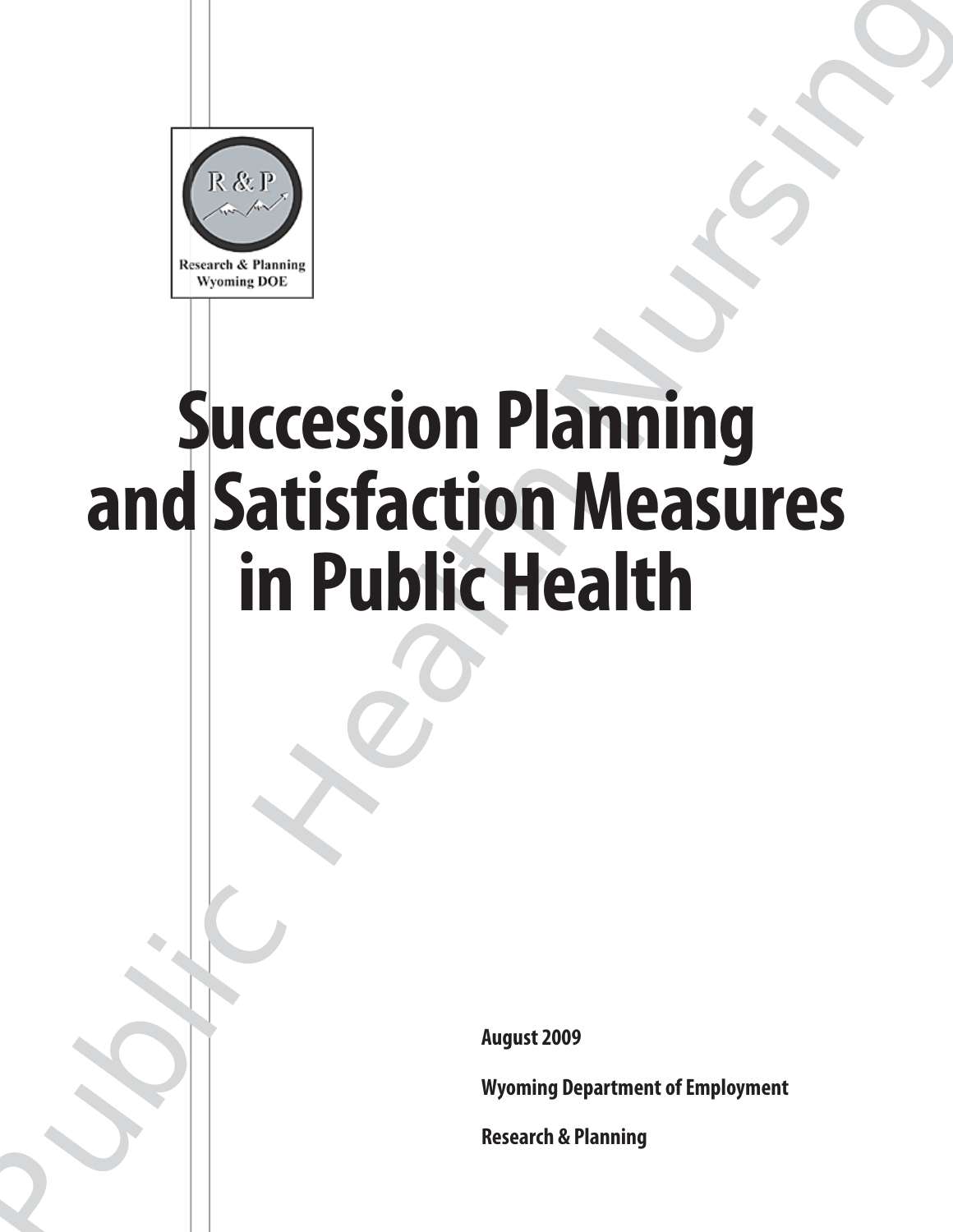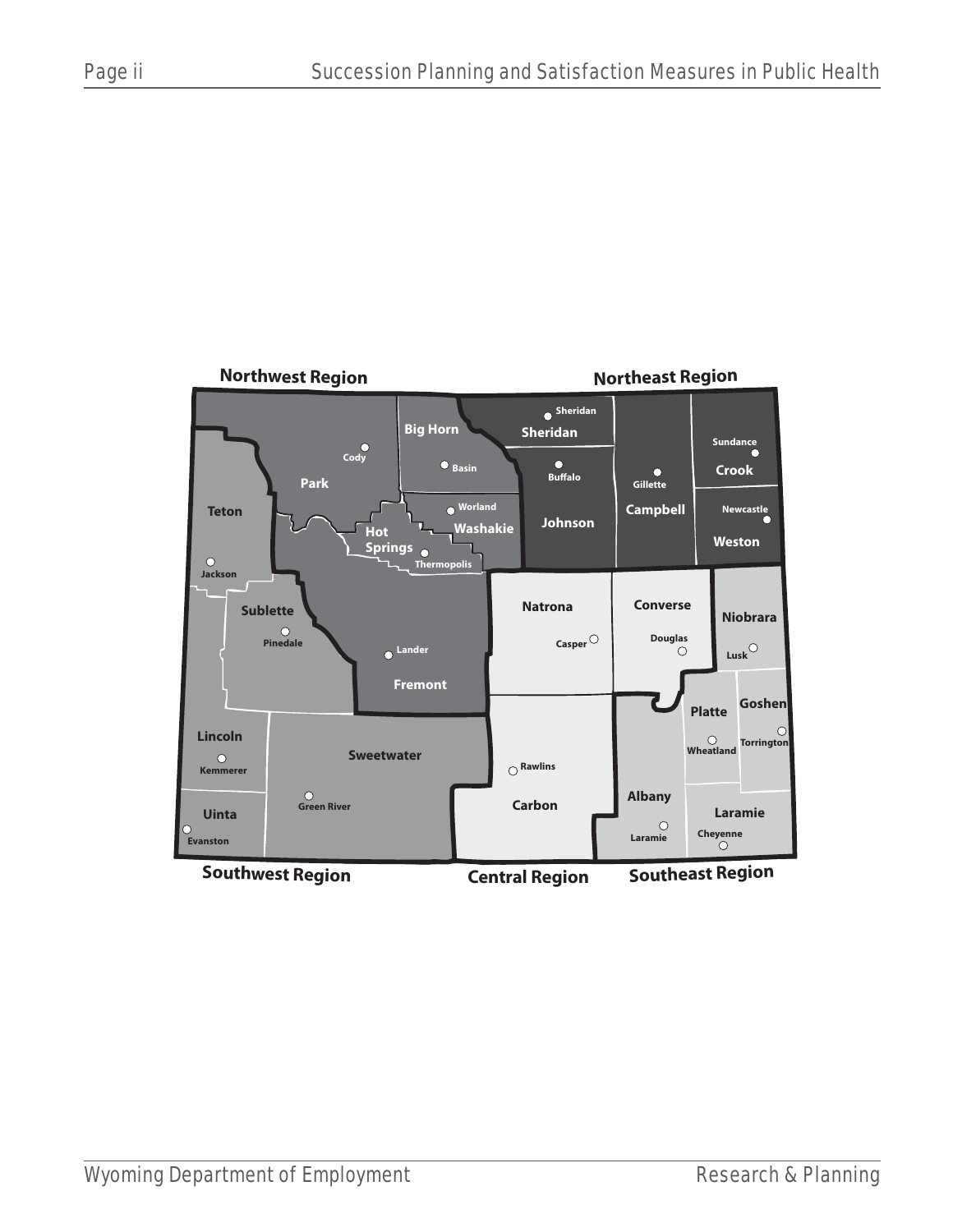# Succession Planning and Satisfaction Measures in Public Health

### Wyoming Department of Employment

Gary W. Child, Director

### Research & Planning

Tom Gallagher, Manager

### Prepared by:

Sylvia D. Jones

### Edited by:

Phil Ellsworth

Submitted for Publication August 2009 © 2009 Wyoming Department of Employment, Research & Planning

### Department of Employment Nondiscrimination Statement

The Department of Employment does not discriminate on the basis of race, color, religion, national origin, sex, age, or disability. It is our intention that all individuals seeking services from our agency be given equal opportunity and that eligibility decisions be based upon applicable statutes, rules, and regulations.

### Research & Planning

P.O. Box 2760 Casper, WY 82602-2760 Phone: (307) 473-3807 Fax: (307) 473-3834 Website: http://doe.state.wy.us/LMI "Your Source for Wyoming Labor Market Information"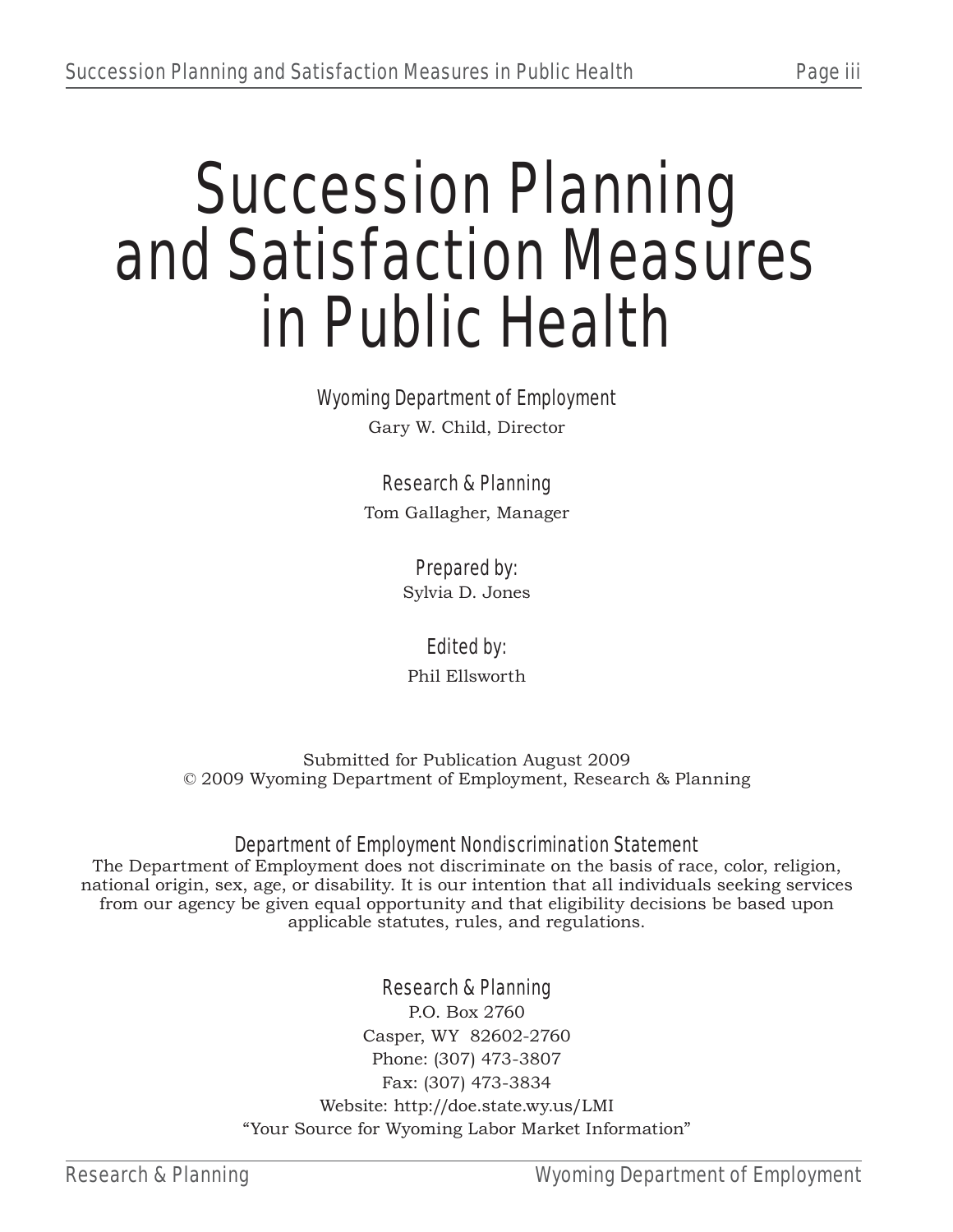### **CONTENTS**

| <b>Purpose</b>                                              |    |                         |
|-------------------------------------------------------------|----|-------------------------|
| <b>What is a Public Health Nurse?</b>                       |    | $\overline{\mathbf{2}}$ |
| <b>Critical Functions</b>                                   |    | $\overline{\mathbf{2}}$ |
| <b>Funding Sources</b>                                      |    | $\overline{\mathbf{3}}$ |
|                                                             |    | $\overline{\mathbf{3}}$ |
| <b>Survey Background and Methodology</b>                    |    | 3                       |
| <b>Retirement Concerns</b>                                  |    | $\overline{4}$          |
| <b>Table 1: Average Age by Region (Universe)</b>            | 5  |                         |
| <b>Table 2: Regional Age Distribution (Universe)</b>        | 5  |                         |
| <b>Description of Sample</b>                                |    | 5                       |
| <b>Response Rate</b>                                        |    | 5                       |
| <b>Table 3: Response Rates by Region</b>                    | 6  |                         |
| <b>Table 4: Response Rates by Age Group</b>                 | 6  |                         |
| <b>Age and Demographics Distribution</b>                    |    | 6                       |
| <b>Region</b>                                               |    | 6                       |
| <b>Table 5: Respondent Age Distribution by Region</b>       | 6  |                         |
| <b>Position</b>                                             |    | 6                       |
| Table 6: Respondent Job Title by Age Group                  | 7  |                         |
| <b>Retirement Plans</b>                                     |    | $\overline{7}$          |
| Table 7: Respondents' Retirement Plans by Age Group         | 8  |                         |
| <b>Education</b>                                            |    | 7                       |
| Table 8: Highest Degree Obtained in Nursing by Respondent   |    |                         |
| <b>Age Group</b>                                            | 9  |                         |
| <b>Education Distribution</b>                               |    | 7                       |
| <b>Region</b>                                               |    | $\overline{7}$          |
| Table 9: Highest Degree Obtained in Nursing for             |    |                         |
| <b>Respondents by Region</b>                                | 9  |                         |
| <b>Position</b>                                             |    | 8                       |
| Table 10: Respondent Job Classification by Highest          |    |                         |
| <b>Education Completed in Nursing</b>                       | 10 |                         |
| <b>Retirement Plans</b>                                     |    | 8                       |
| Table 11: Respondents Plans to Retire by Highest            |    |                         |
| <b>Education Completed in Nursing</b>                       | 10 |                         |
| <b>Tenure Distribution</b>                                  |    | 8                       |
| <b>Region</b>                                               |    | 8                       |
| Table 12: Respondents' Reported Tenure as a PHN by Region   | 10 |                         |
|                                                             |    |                         |
| <b>Satisfaction</b>                                         |    | 9                       |
| <b>Table 13: Satisfaction</b>                               | 11 |                         |
| <b>Intention to Leave</b>                                   |    | 11                      |
| <b>Why Would You Leave Nursing?</b>                         |    | 12                      |
| Table 14: Why Would You Leave Nursing All Together?         | 13 |                         |
| <b>Longevity</b>                                            |    | 12                      |
| <b>Table 15: Longevity</b>                                  | 13 |                         |
| <b>Funding Source</b>                                       |    | 13                      |
| <b>Starting Work in PHN</b>                                 |    | 13                      |
| Table 16: Primary Reason You Chose to Work in Public Health | 14 |                         |
| <b>Staying in PHN</b>                                       |    | 13                      |
| Table 17: Primary Reason You Chose to Stay in Public Health | 14 |                         |
|                                                             |    |                         |
|                                                             |    |                         |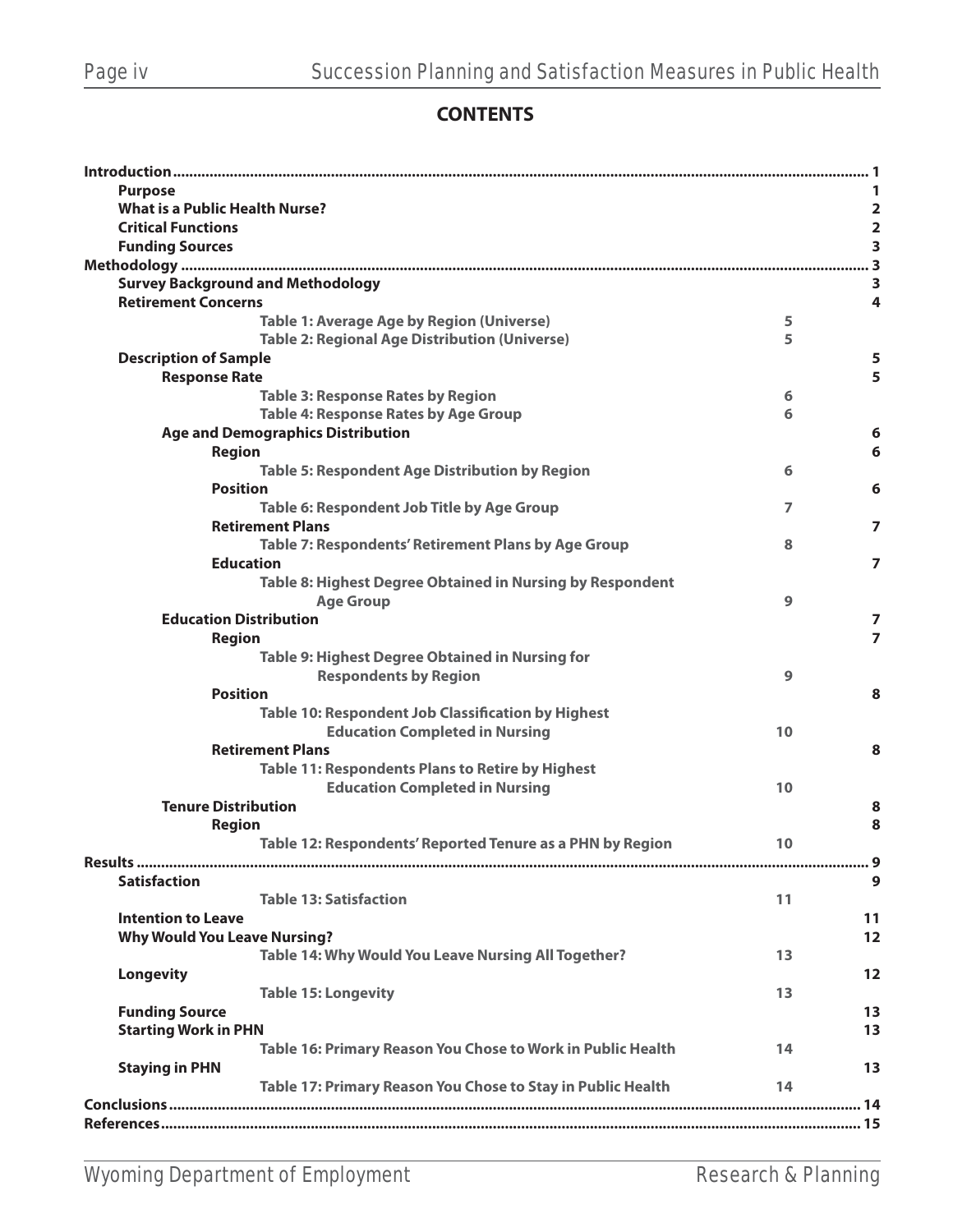## Introduction

## **Purpose**

The Government Performance and Results Act of 1993 (GPRA) goals and performance measures for the U.S. Department of Health and Human Services focus on the outcomes and results of the many health and human service programs administered by the department. These goals are usually expressed in terms of a program's impact on its target population or improvements in population characteristics. However, work force planning provides the means for achieving the program goals by ensuring "the right numbers of the right people in the right place at the right time (U.S. Department of Health and Human Services, 1999)."

State health agencies have begun implementing work force planning strategies to gauge the present and future personnel needs of their organizations in relation to their strategic direction, and to assist in the development and implementation of work force strategies that ensure efficient alignment between organizational and human capital needs. According to the 2007 Association of State and Territorial Health Officials (ASTHO) work force survey, 61% of state health agencies instituted work force planning programs within the last five years (ASTHO, 2008). Work force planning enables managers to make informed human resources decisions to address worker shortages due to competition related to retirement, private sector competition, hiring freezes, etc. It is a fundamental tool, critical to quality performance that will contribute to the achievement of program objectives by providing a basis for justifying budget allocation and workload staffing levels (U.S. Department of Health and Human Services, 1999).

The U.S. public health work force is vital to protecting and improving the health of the American public. In state governments alone, over 100,000 workers are charged with achieving the public health mission of, "fulfilling society's interest in assuring conditions in which people can be healthy (ASTHO, 2008)." However, public health nursing is in the midst of a critical shortage. In this time of increasing demands on public health to respond to issues such as emergency preparedness, new emerging infections, and significant increases in chronic illnesses, competition for nurses in general, and public health nurses in particular, is fierce. According to the Quad Council (2006), the current shortage is complex and results from multiple and varied factors such as an overall shortage of registered nurses, an aging population of nurses, a poorly funded public health system that results in inadequate salaries, inadequate numbers of baccalaureate nursing graduates, a growing shortage of nursing faculty, and invisibility of public health nursing in media and marketing campaigns.

Wyoming is affected by the same shortage issues as the nation. Recent research (Leonard, 2008) projected that the number of registered nurses (RNs) needed in the state's health care industries will double by 2016. One method often employed to address occupational shortages is a wage increase. Gross average quarterly wages for continuously employed RNs in Wyoming have steadily risen over the past years (Leonard & Szuch, 2008) from \$12,999 in second quarter 2006 to \$14,176 in second quarter 2008. While increasing wages may serve to increase the number of nurses working in the private sector, they may also decrease the availability of nurses for the public sector (nurse educators, public health nurses, etc). Differing sources of financing and customer bases may have influences on staff salaries. For example, educational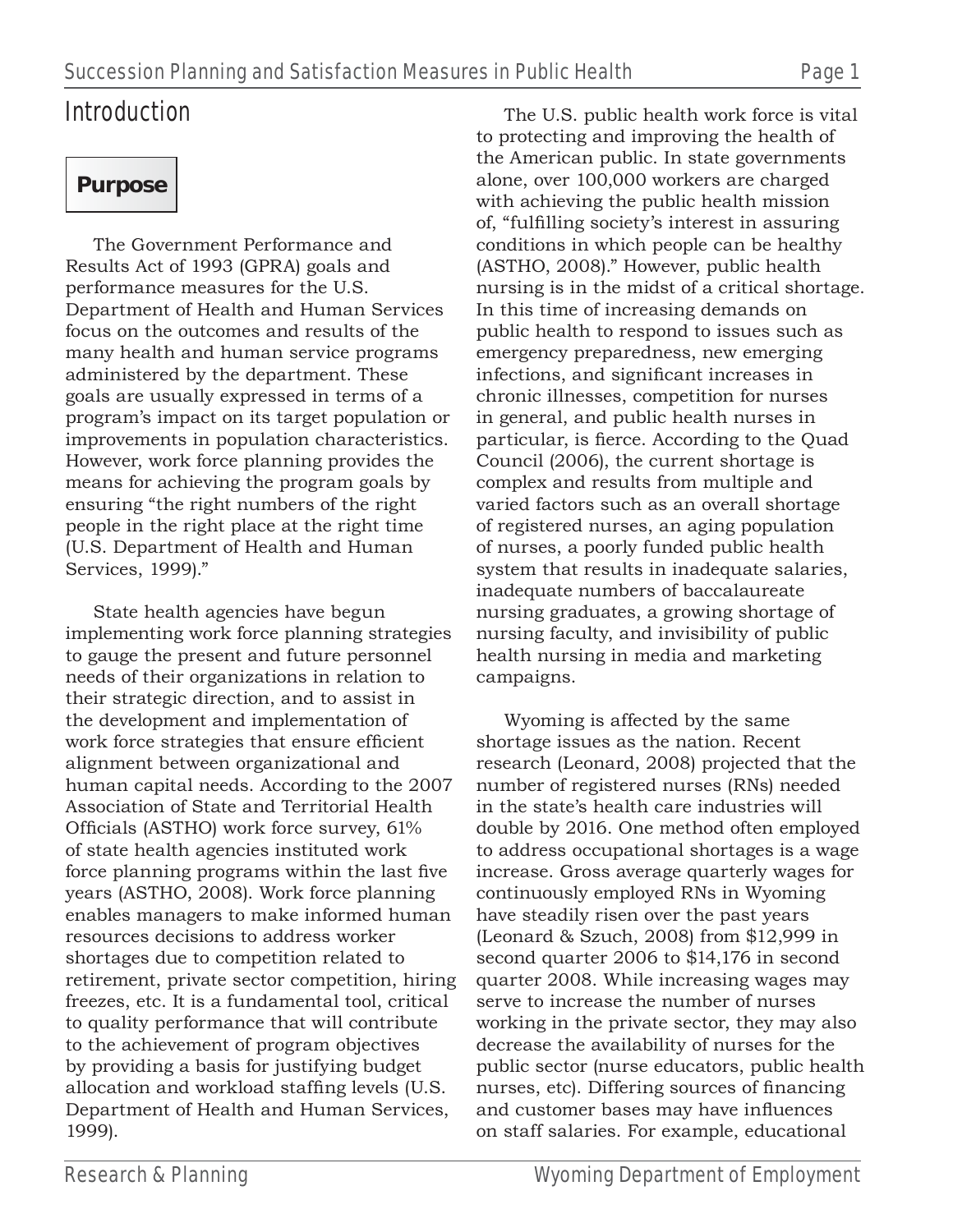entities and public health are likely to be funded by a government grant or legislative allocation and are essentially responsive to the community as their customer base. As such, the budget and associated staff salaries are more likely to be fixed than other entities, such as hospitals or clinics.

The combination of an aging nurse work force and limited ability to recruit qualified nurses into public health could have far reaching implications for communities, especially in Wyoming. Without an adequate supply of baccalaureate prepared nurses to replace retiring nurses, the state will have to fill the positions with associate's degree prepared nurses. Doing so could lead to a less formally educated, less competent work force which directly impacts the ability to provide evidence-based, population-focused care (Ouzts, 2008). As such, the Wyoming Department of Health, Community and Public Health Division requested a study of the Wyoming Healthcare Commission by Research & Planning (R&P) to study the retirement plans as well as satisfiers/ dissatisfiers of the current public health nursing work force. By doing so, the Public Health section hopes to develop a succession plan which will promote and protect the health of Wyoming citizens by ensuring a competent public health nursing work force.

### **What is a Public Health Nurse?**

A public health nurse is a specialized type of registered nurse that combines nursing knowledge with public health principles. According to the American Public Health Association (n.d.), the primary focus of public health nursing is improving the health of the community as a whole rather than just that of an individual or family.

A bachelor's degree in nursing is

considered a minimum requirement for public health nursing practice by many nursing professions and professional nursing organizations (Quad Council, 2003). A bachelor's degree in nursing is thought to provide the background in social science and public health science such as epidemiology and environmental health needed by a public health nurse. Increasingly, public health nurses are enrolling in advanced degree programs in public health, community health nursing, and other public health specialties (Public Health Functions Steering Committee, 1995).

Ideally, the work of public health nurses is defined as primary prevention, meaning they work to prevent disease, injury, disability, and premature death. They work closely with other public health professionals such as environmental health specialists, health educators, epidemiologists, public health physicians, and nutritionists. In addition, they work with local communities to assess and prioritize the major health problems and work to alleviate or eliminate these problems and the conditions that contribute to their development.

### **Critical Functions**

### **Public health nurses:**

- Monitor health trends and identify health risk factors unique to specific communities.
- Set local priorities for health-related interventions to provide the greatest benefit to the most people.
- Advocate with local, state, and federal authorities to improve access to health services for underserved communities.
- Design and implement health education campaigns and disease prevention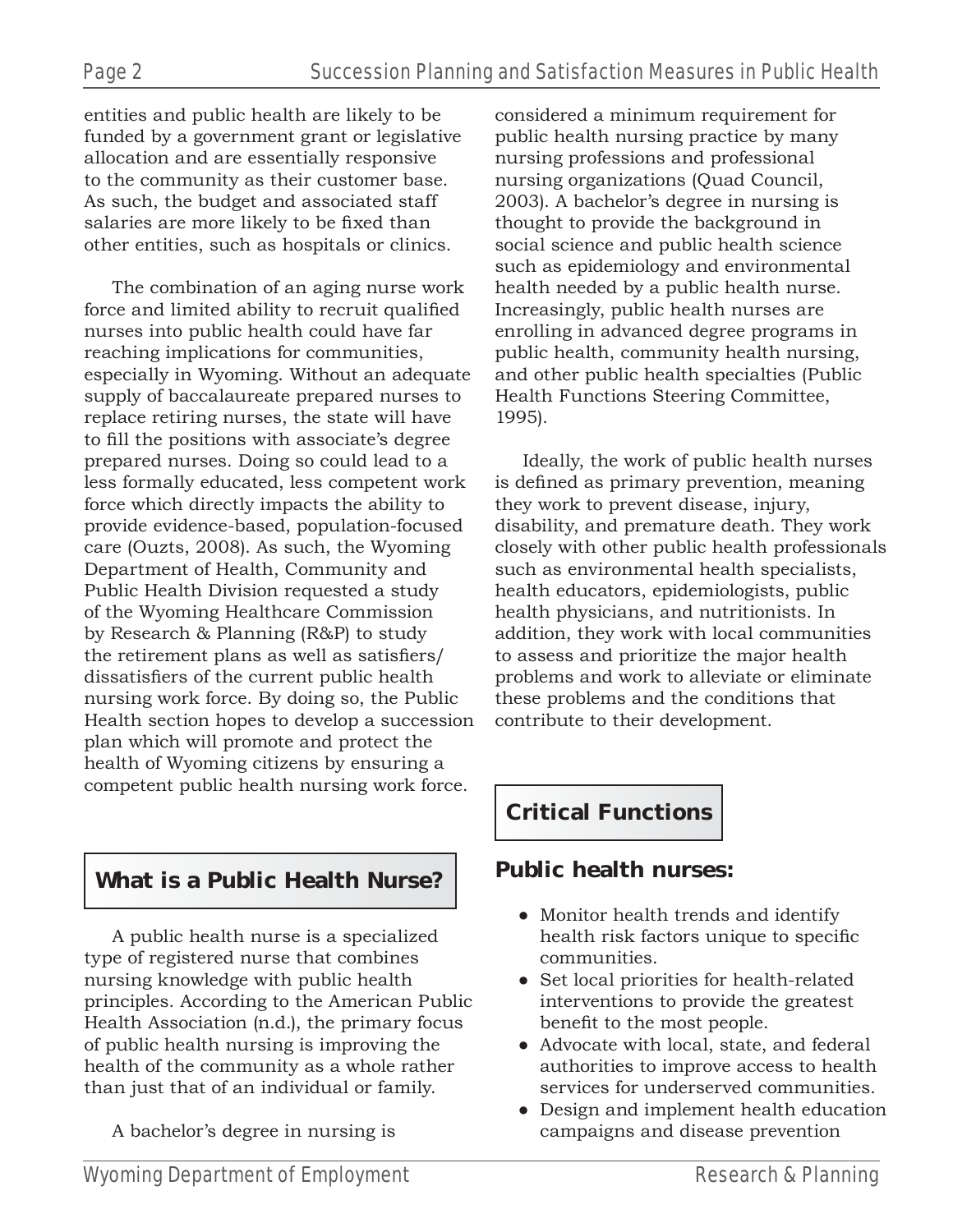activities, such as immunizations and screenings. They draw on their training as registered nurses, and give people reliable, useful information about how to protect their health. In presentations at schools, community groups, senior centers, and other local groups, public health nurses explain proper nutrition, demonstrate effective safety practices, promote early detection of common diseases, tell people how to care for disabled or ill family members, and inform people about other important health issues. Their goal is to make health information easy to understand, so people can take greater control over their well-being.

● Educate and provide direct health care services to vulnerable and at-risk populations. In low-income and rural communities, public health nurses also provide critical health care services. They immunize school children, provide prenatal and well-baby care, and teach the elderly how to stay safe and healthy at home.

### **Funding Sources**

Wyoming Public Health Nursing is a section of the Community and Public Health Division of the Wyoming Department of Health. It is a partnership between the state and county governments for the provision of public health nurse offices in each of the 23 Wyoming counties. A memorandum of understanding allows each county to provide funding for support services, office space, county employees, and a percentage of the state employee salaries. The state provides a percentage of state employee salaries and provides nursing supervision, program consultation, and oversight. Each county public health nursing office is staffed by a nurse manager who is responsible for program administration with local oversight

by the Board of County Commissioners, and in some counties, a local board of health. The State public health nursing section provides nursing oversight, supervision, and consultation from the chief nurse executive, three state public health nursing supervisors, and three program consultants. Additional program funding is provided through state and federal grants including Public Health Emergency Preparedness, Maternal Child Health, Community Block Grants, and Wyoming Health Council (Ouzts, 2008).

### Methodology

### **Survey Background and Methodology**

The initial nursing research conducted by R&P occurred in 2002 and 2003 and used only the Wyoming Board of Nursing files and administrative databases to study work force behavior of nurses (Glover, 2002a; Glover, 2002b; Glover, 2003). This research yielded information on retention, turnover, and other transition behaviors. While the data were useful to the nursing community, more information was required to fully understand the issues facing Wyoming nurses.

Through feedback by a nurse advisory council (Ellsworth & Szuch, 2008), the Wyoming Hospital Association, the Wyoming Long-Term Care Association, the Wyoming Healthcare Commission, Wyoming Medical Center staff, and members of the nursing community at statewide nursing summits, R&P initiated a three-faceted approach to study nurse behavior.

The survey process began in 2007 with an extensive literature search. The review was instrumental in developing hypotheses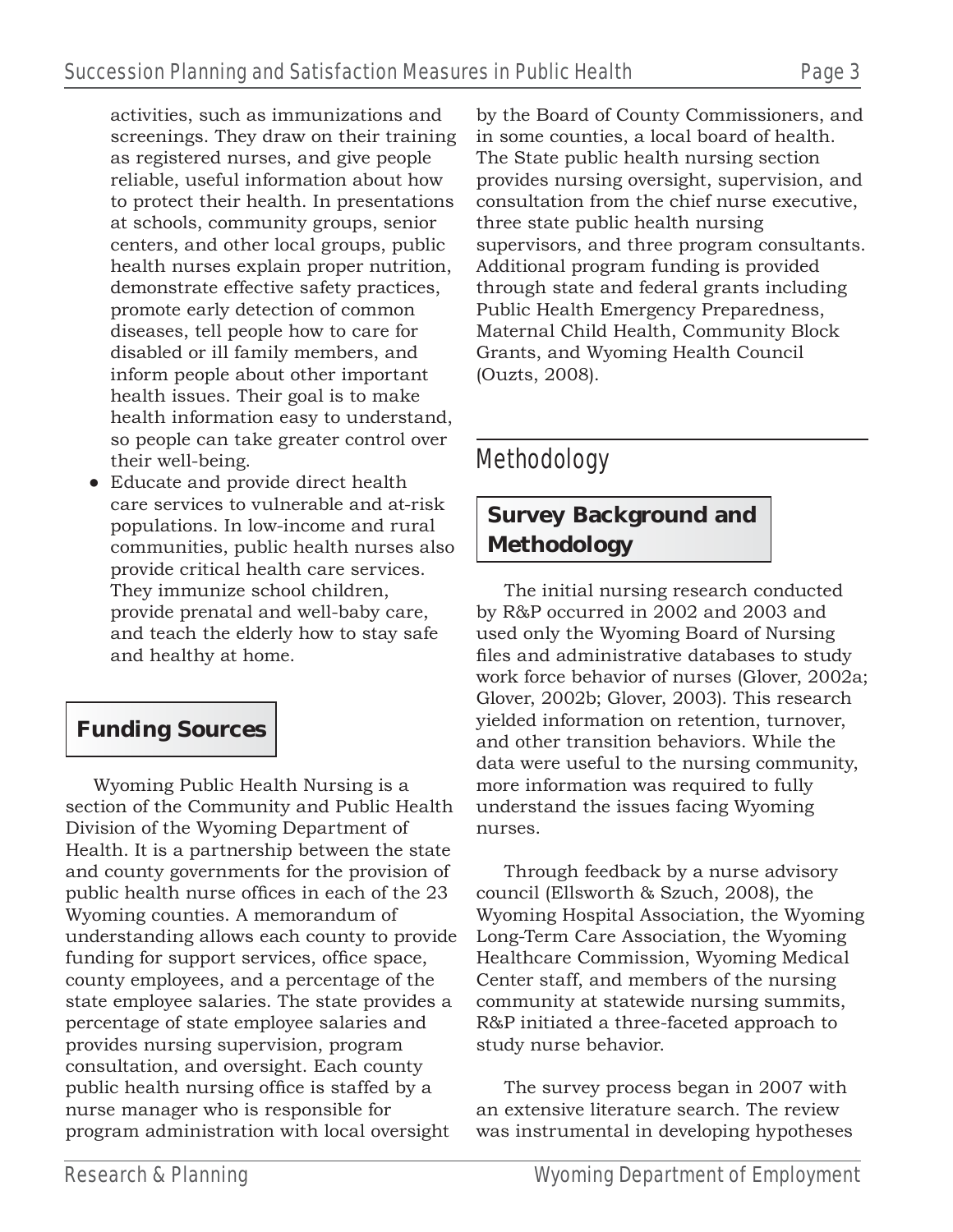that were then used to design the survey instrument. The questionnaire, developed with the assistance of a nurse advisory committee, attempted to measure staffing levels, non-nursing tasks, wages and benefits, and safety issues, as well as other theoretically relevant variables. Two groups of nurses were surveyed in 2007: nurses working in ambulatory care (includes private doctor's offices and surgery centers) and nurses working in hospitals and long-term care centers (Knapp, 2008). See Ellsworth & Szuch, 2008, for detailed information on the project history and questionnaire development.

It was decided that a questionnaire should be developed for public health nurses because they are dissimilar to both groups previously surveyed. Karen Ouzts, State Public Health Supervisor, served as the project's advisor. Her input identified the goals of the research, helped modify the questionnaire, and provided context for the findings.

The questionnaire previously used for hospitals and long-term care facilities was nearly identical to the questionnaire for ambulatory care (Ellsworth & Szuch, 2008). The difference was the addition of questions regarding overtime and shift changes. As public health nurses typically work a standard daytime schedule, it was decided to base the questionnaire on the form used to survey nurses working in ambulatory care (see Appendix A at http://doe.state. wy.us/LMI/phn\_09/app\_a.htm). Questions regarding satisfaction (overall satisfaction with workplace issues, overall satisfaction with the nursing occupation, and satisfaction with the community) were left unaltered. Questions addressing education, tenure, and motivation for working in public health were added. The reference date given to standardize the responses was September 12, 2008.

All Wyoming public health nurses were

mailed an advance letter to their home address in order to inform them of the upcoming survey. The mailing also served as a form of address refinement. The advance letters (see Appendix A) were mailed on September 19, 2008. Of the 164 public health nurses reported working by the Wyoming Department of Health, one could not be located and was removed from the survey group. There were 18 total address changes, of which 4 were sent to the relevant public health office because home addresses could not be located.

The remaining 163 nurses were assigned a confidential random identification number and were mailed a copy of the questionnaire, a cover letter explaining the purpose of the survey, and a stamped, addressed return envelope. The initial questionnaire was mailed on October 2, 2008. Those who had not responded by October 20, 2008 were mailed a second copy of the questionnaire.

### **Retirement Concerns**

According to a recent survey (Ellsworth & Szuch, 2008) of Wyoming nurses, nearly 60% of respondents were 45 or older (Saulcy, 2008). Leonard (2009) contributed to the findings by showing that in the second quarter of 2008, the average age of a working nurse in Wyoming was 44.6 with about half (49.9%) age 45 or older. Nurses in hospitals were younger than nurses in ambulatory care (43.9 and 45.0, respectively), however, both were younger than nurses in long-term care (47.9). Longterm care also employed the largest percentage of nurses over age 45 (60.8%). According to another survey (Ouzts, 2008), the average age of public health nurses was 50. Sixty-five of  $124$  (52%) expected to retire within a decade.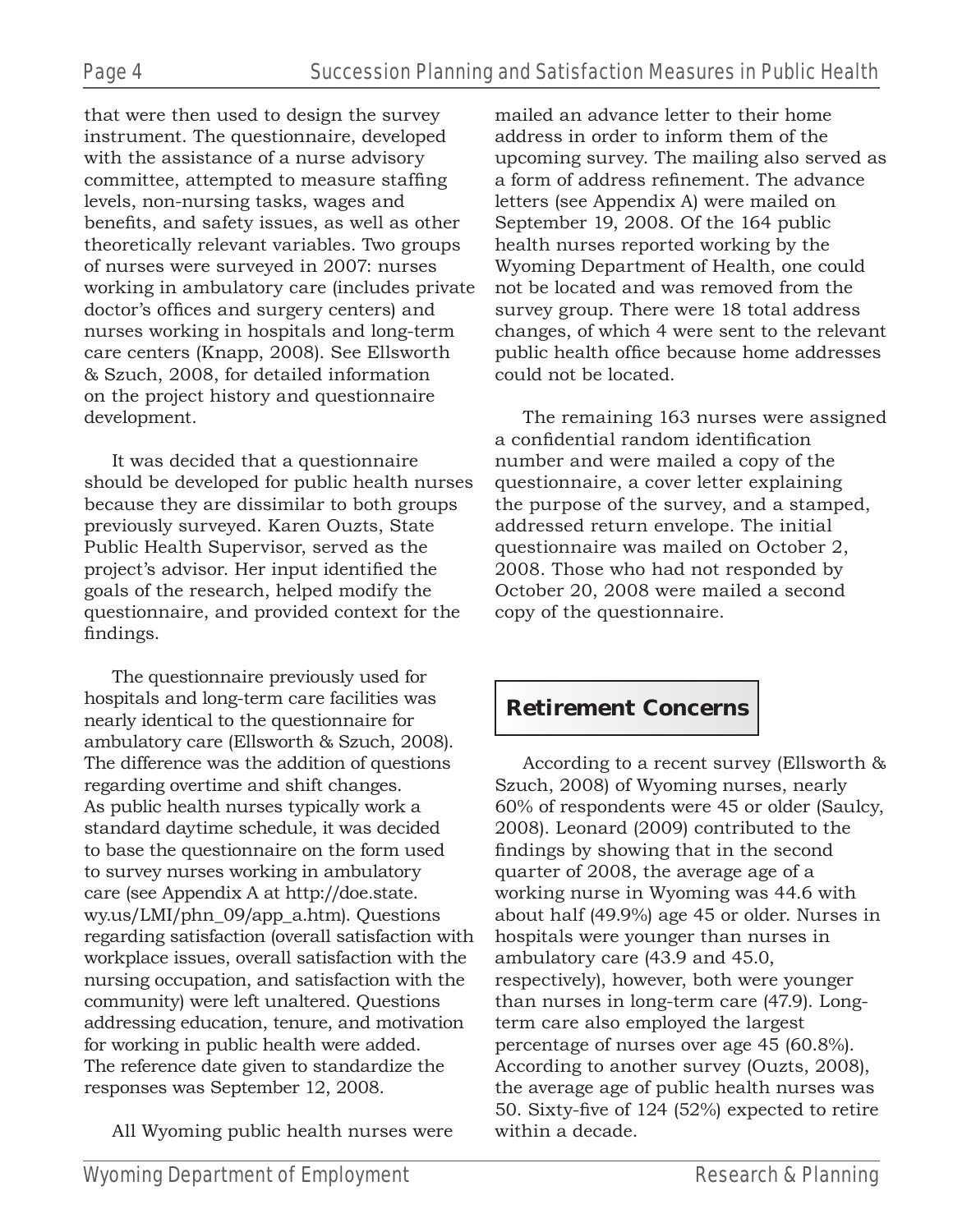Using the Wyoming Board of Nursing Licensing file, researchers were able to calculate the average age of employed public health nurses in the state and by region. Table 1 shows that the average age for nurses in public health was 50.4. Other than the state supervisors, the northwest region had the highest average age of 52.9 years, followed closely by the central region (52.6). The

| (Universe)                                 | Table 1: Average Age by Region |
|--------------------------------------------|--------------------------------|
|                                            | Average Age                    |
| Central                                    | 52.6                           |
| NF                                         | 46.3                           |
| NW                                         | 52.9                           |
| SF                                         | 49.5                           |
| State                                      | 53.1                           |
| SW                                         | 49.8                           |
| <b>Statewide</b>                           | 50.4                           |
| Source: Board of Nursing<br>Licensing File |                                |

northeast region had the youngest nurses with an average age of 46.3 years.

Similarly, Table 2 shows the number of employed public health nurses by age group and region. Statewide, the largest number of nurses were 45- 54 and 55-64 years of age (58, or 35.6%, in each). The retirement age used in research is usually based on the social security eligibility ages of 62 or 65 (Uccello, 1998; U.S. GAO, 2001). Because there were also 6 who were 65 or older, there were 64 (39.3%) eligible for retirement within seven years. Of all the defined areas, the central region was the most likely to face impending retirements with 50.0% of the public health nurse work force in the two oldest age groups. The northeast region was least likely to face retirement with only 30.7% within the same age brackets.

### **Description of Sample**

### **Response Rate**

The final response rate was 83.4% (136 returned questionnaires) after two mailings. Response rate was defined as all returned questionnaires divided by the total number of questionnaires sent out. There were no examples of returned questionnaires without useable data. Table 3 (see page 6) shows the number and percentage of respondents by region. All of the state supervisory staff returned questionnaires. Of the geographic areas, the southwest region had the highest response rate with 85.3% of questionnaires returned. The lowest response rate, 80.0%, was in the southeast region.

Table 4 (see page 6) shows response rates by age

|              | 35            |         | $35 - 44$ |       | 45-54 |       | 55-64 |       | $65+$ |         | Total |           |
|--------------|---------------|---------|-----------|-------|-------|-------|-------|-------|-------|---------|-------|-----------|
|              | n             | $\%$    | n         | %     | n     | $\%$  | n     | $\%$  | n     | $\%$    | n     | $\%$      |
| Central      |               | 3.6%    | 6         | 21.4% | 7     | 25.0% | 12    | 42.9% | 2     | 7.1%    | 28    | 100.0%    |
| <b>NE</b>    | 6             | 23.1%   | 3         | 11.5% | 9     | 34.6% | 7     | 26.9% |       | 3.8%    |       | 26 100.0% |
| <b>NW</b>    | $\mathcal{P}$ | 6.1%    | 5.        | 15.2% | 12    | 36.4% | 13    | 39.4% |       | 3.0%    | 33    | 100.0%    |
| <b>SE</b>    |               | 2.9%    | 9         | 25.7% | 14    | 40.0% | 11    | 31.4% | 0     | $0.0\%$ |       | 35 100.0% |
| <b>State</b> | $\mathbf{0}$  | $0.0\%$ |           | 14.3% | 3     | 42.9% | 3     | 42.9% | 0     | $0.0\%$ | 7     | 100.0%    |
| <b>SW</b>    | 6             | 17.6%   |           | 2.9%  | 13    | 38.2% | 12    | 35.3% | 2     | 5.9%    |       | 34 100.0% |
| Total        | 16            | 9.8%    | 25        | 15.3% | 58    | 35.6% | 58    | 35.6% | 6     | 3.7%    | 163   | 100.0%    |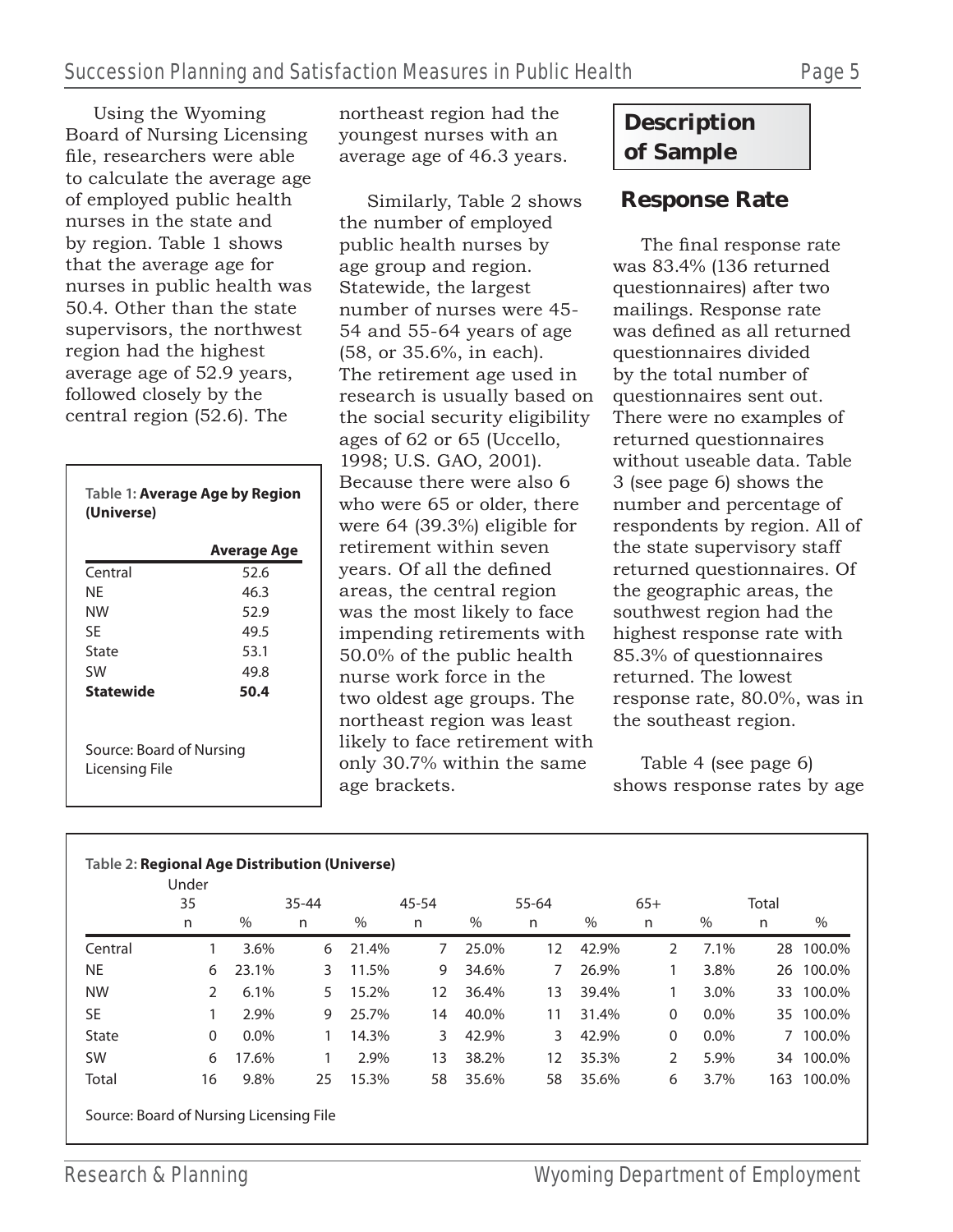group. Overall, the 35-44 and 45-54 year-old groups were somewhat underrepresented with only 72.0% and 81.0%, respectively, responding. However, the response rates were still high enough that bias is unlikely.

### **Age and Demographics Distribution**

### *Region*

The average age of respondents was essentially the same as the average age for all nurses working in

| Table 3: Response Rates by Region |    |                     |     |                 |     |              |
|-----------------------------------|----|---------------------|-----|-----------------|-----|--------------|
|                                   |    | <b>Non-Response</b> |     | <b>Response</b> |     | <b>Total</b> |
|                                   | n  | %                   | n   | %               | n   | $\%$         |
| Central                           | 5  | 17.9%               | 23  | 82.1%           | 28  | 100.0%       |
| NE                                | 4  | 15.4%               | 22  | 84.6%           | 26  | 100.0%       |
| <b>NW</b>                         | 6  | 18.2%               | 27  | 81.8%           | 33  | 100.0%       |
| <b>SE</b>                         | 7  | 20.0%               | 28  | 80.0%           | 35  | 100.0%       |
| State                             | 0  | $0.0\%$             | 7   | 100.0%          | 7   | 100.0%       |
| <b>SW</b>                         | 5  | 14.7%               | 29  | 85.3%           | 34  | 100.0%       |
| Total                             | 27 | 16.6%               | 136 | 83.4%           | 163 | 100.0%       |

### **Table 4: Response Rates by Age Group**

|              |               | <b>Non-respondents</b> |        |     | <b>Respondents</b> |              |    | Total             |       |
|--------------|---------------|------------------------|--------|-----|--------------------|--------------|----|-------------------|-------|
|              | n             |                        | $\%$   | n   |                    | %            | n  |                   | $\%$  |
| < 35         | $\mathcal{P}$ | 12.5%                  | 7.4%   | 14  | 87.5%              | 10.3%        | 16 | 100.0%            | 9.8%  |
| 35-44        | 7             | 28.0%                  | 25.9%  | 18  | 72.0%              | 13.2%        | 25 | 100.0%            | 15.3% |
| 45-54        | 11            | 19.0%                  | 40.7%  | 47  | 81.0%              | 34.6%        | 58 | 100.0%            | 35.6% |
| 55-64        | 6             | 10.3%                  | 22.2%  | 52  | 89.7%              | 38.2%        | 58 | 100.0%            | 35.6% |
| $65+$        | 1             | 16.7%                  | 3.7%   | 5   | 83.3%              | 3.7%         | 6  | 100.0%            | 3.7%  |
| <b>Total</b> |               | 27 16.6%               | 100.0% | 136 |                    | 83.4% 100.0% |    | 163 100.0% 100.0% |       |

### public health (50.5 and 50.4, respectively). However, in this case, responding nurses in the central region were slightly older than nurses in the northwest region (see Table 5). A total of 57 (41.9%) respondents will reach traditional retirement age within seven years.

### *Position*

Question 2 (see Appendix A) asked respondents the title of their primary public health nursing position. The question was independent of funding source, as defined by the Wyoming Department of Health, and simply reflected how the nurse chose to classify his or her position. Overall, 53.7% selected "staff nurse," 14.0% selected "state nursing staff," and 13.2% selected "county manager." The remainder were divided between "local supervisor," "other," and "skip/no answer," which included both those who were no longer employed in public health and those who left the question blank.

### **Table 5: Respondent Age Distribution by Region**

|              |             |    | Under 35 |    | 35-44    |    | 45-54 |    | $55 - 64$ | $65+$ |          |    | Total  |
|--------------|-------------|----|----------|----|----------|----|-------|----|-----------|-------|----------|----|--------|
|              | Average Age | n  | $\%$     | n  | $\%$     | n  | $\%$  | n  | %         | n     | $\%$     | n  | %      |
| Central      | 53.5        | 0  | $0.0\%$  | 3  | 13.0%    |    | 30.4% | 11 | 47.8%     | -2    | 8.7%     | 23 | 100.0% |
| <b>NE</b>    | 46.4        | 5. | 22.7%    | 3  | 13.6%    |    | 31.8% | 6  | 27.3%     |       | 4.5%     | 22 | 100.0% |
| <b>NW</b>    | 53.2        |    | 7.4%     | 4  | 14.8%    | 9  | 33.3% | 11 | 40.7%     |       | 3.7%     | 27 | 100.0% |
| <b>SE</b>    | 49.8        |    | 3.6%     | 6  | 21.4%    | 10 | 35.7% | 11 | 39.3%     | -0    | $0.0\%$  | 28 | 100.0% |
| State        | 53.1        | 0  | $0.0\%$  |    | 14.3%    | -3 | 42.9% | 3  | 42.9%     | 0     | $0.0\%$  | 7  | 100.0% |
| <b>SW</b>    | 49.0        | 6. | 20.7%    |    | $3.4\%$  | 11 | 37.9% | 10 | 34.5%     |       | 3.4%     | 29 | 100.0% |
| <b>Total</b> | 50.5        | 14 | 10.3%    | 18 | 13.2% 47 |    | 34.6% | 52 | 38.2%     | -5    | 3.7% 136 |    | 100.0% |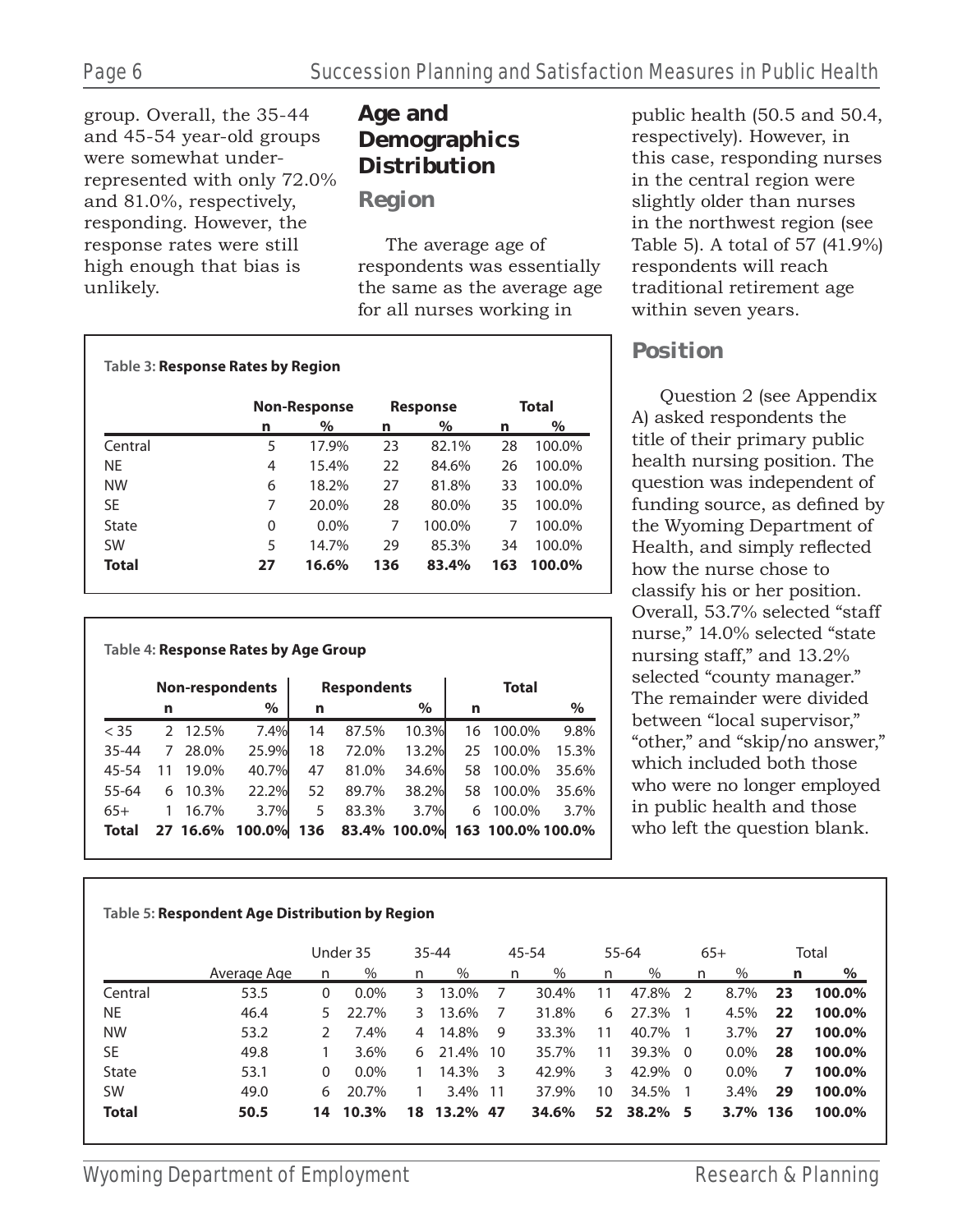As demonstrated in Table 6, every age group was comprised mostly of "staff nurses" with the 35-44 yearold group having the largest percentage (72.2%) and the 55-64 year-old group having the smallest percentage (40.4%). Supervisors, both local and county, were largely in the 55-64 year-old group while the "state nursing staff" were more evenly distributed among the age groups.

### *Retirement plans*

Overall, three respondents (2.2%) reported that they expected to retire in one year or less (see Table 7, page 8). Another 14 (10.3%) reported retirement plans in more than one year but less than three years and 15 (11.0%) in more than three years but less than five years. Together, 23.5% of respondents expected to retire within five years.

As expected, most of those expecting to retire within the near future were in the 55-64 year-old group. Respondents younger than 55 generally answered either "In more than 5 years" or "Don't know." Those under 35 were most likely to select "in more than 5 years" while those 35- 44 were considerably more likely to select "don't know" than the other groups.

### *Education*

On a percentage basis,

the youngest public health nurses have more education than the older nurses (see Table 8, page 9). Only 21.4% of nurses under age 35 have less than a bachelor's degree. However, the youngest nurses only constitute 14.5% of respondents with at least a bachelor's degree. The majority (44.7%) were in the 55-64 year-old category, meaning that if the nurses retire when they reach traditional retirement age, public health could lose almost half of the most educated in nursing within seven years. The assumed successors to the retiring nurses (those age 35-44 and 45-54) generally had less education. One-third (33.3%) of 35-44 year-old respondents and 46.8% of 45-54 year-old respondents had at least a bachelor's degree. While the successor nurses will likely have ample experience to do the job well, the formal education level will be below the nationally recommended level.

### **Education Distribution**

### *Region*

Table 9 (see page 9) shows the education distribution of respondents by region. Over half (55.9%) of all respondents had at least a bachelor's degree in nursing. The next largest percentage (28.7%) had an associate's degree.

|                                    | Under 35 |                                                                                                                                                                                                                                                                                                                                                                    |               |                                                                                                                                                                                                                |  | 5-54 |  | 55-64                                                                                                                                                                                                                                                                                            |  | 65+ |  | <b>Total</b> |                                                                                                                                                                                                                                                                                 |
|------------------------------------|----------|--------------------------------------------------------------------------------------------------------------------------------------------------------------------------------------------------------------------------------------------------------------------------------------------------------------------------------------------------------------------|---------------|----------------------------------------------------------------------------------------------------------------------------------------------------------------------------------------------------------------|--|------|--|--------------------------------------------------------------------------------------------------------------------------------------------------------------------------------------------------------------------------------------------------------------------------------------------------|--|-----|--|--------------|---------------------------------------------------------------------------------------------------------------------------------------------------------------------------------------------------------------------------------------------------------------------------------|
|                                    |          |                                                                                                                                                                                                                                                                                                                                                                    |               |                                                                                                                                                                                                                |  |      |  |                                                                                                                                                                                                                                                                                                  |  |     |  |              |                                                                                                                                                                                                                                                                                 |
| staff Nurse                        |          | $\begin{array}{cccc}\n & \frac{\%}{6} & \frac{\%}{11.0\%} & \frac{\%}{13.57.1\%} & \frac{\%}{11.0\%} & \frac{\%}{13.5\%} & \frac{\%}{13.5\%} & \frac{\%}{13.5\%} & \frac{\%}{13.5\%} & \frac{\%}{13.5\%} & \frac{\%}{13.5\%} & \frac{\%}{13.5\%} & \frac{\%}{13.5\%} & \frac{\%}{13.5\%} & \frac{\%}{13.5\%} & \frac{\%}{13.5\%} & \frac{\%}{13.5\%} & \frac{\%}{$ |               | $\begin{array}{cccc} \sqrt{2.2\%} & 17.8\% & 28 \\ 0.0\% & 0.0\% & 4 \\ 5.6\% & 5.6\% & 4 \\ 16.7\% & 15.8\% & 4 \\ 15.6\% & 11.1\% & 0.0\% \\ 0.00\% & 0.00\% & 0.00\% \\ 18 & 100.00\% & 13.2\% \end{array}$ |  |      |  | $\begin{array}{cccccc} 28 & 59.6\% & 38.4\% & 21 & 40.4\% & 28.8\% \\ 4 & 8.5\% & 36.4\% & 6 & 11.5\% & 54.5\% \\ 4 & 8.5\% & 22.2\% & 12 & 23.1\% & 66.7\% \\ 5 & 12.8\% & 31.6\% & 5 & 9.6\% & 26.3\% \\ 6 & 12.8\% & 31.3\% & 5 & 9.6\% & 55.6\% \\ 7 & 4.3\% & 33.3\% & 3 & 5$<br>$-140.4\%$ |  |     |  |              | $\begin{array}{cccccc} 60.0\% & 4.1\% & 73 & 53.7\% & 100.0\% \\ 0.0\% & 0.0\% & 11 & 8.1\% & 100.0\% \\ 0.0\% & 0.0\% & 18 & 13.2\% & 100.0\% \\ 20.0\% & 5.3\% & 19 & 14.0\% & 100.0\% \\ 0.0\% & 0.0\% & 9 & 6.6\% & 100.0\% \\ 20.0\% & 16.7\% & 6 & 4.4\% & 100.0\% \\ 10$ |
|                                    |          |                                                                                                                                                                                                                                                                                                                                                                    |               |                                                                                                                                                                                                                |  |      |  |                                                                                                                                                                                                                                                                                                  |  |     |  |              |                                                                                                                                                                                                                                                                                 |
| Local Supervisor<br>County Manager |          |                                                                                                                                                                                                                                                                                                                                                                    |               |                                                                                                                                                                                                                |  |      |  |                                                                                                                                                                                                                                                                                                  |  |     |  |              |                                                                                                                                                                                                                                                                                 |
| State Nursing Staff<br>Other       |          |                                                                                                                                                                                                                                                                                                                                                                    |               |                                                                                                                                                                                                                |  |      |  |                                                                                                                                                                                                                                                                                                  |  |     |  |              |                                                                                                                                                                                                                                                                                 |
|                                    |          |                                                                                                                                                                                                                                                                                                                                                                    |               |                                                                                                                                                                                                                |  |      |  |                                                                                                                                                                                                                                                                                                  |  |     |  |              |                                                                                                                                                                                                                                                                                 |
| ikip/No answer                     |          |                                                                                                                                                                                                                                                                                                                                                                    |               |                                                                                                                                                                                                                |  |      |  |                                                                                                                                                                                                                                                                                                  |  |     |  |              |                                                                                                                                                                                                                                                                                 |
| <b>Total</b>                       | 100.0%   | 10.3%                                                                                                                                                                                                                                                                                                                                                              | $\frac{8}{1}$ |                                                                                                                                                                                                                |  |      |  |                                                                                                                                                                                                                                                                                                  |  |     |  |              |                                                                                                                                                                                                                                                                                 |
|                                    |          |                                                                                                                                                                                                                                                                                                                                                                    |               |                                                                                                                                                                                                                |  |      |  |                                                                                                                                                                                                                                                                                                  |  |     |  |              |                                                                                                                                                                                                                                                                                 |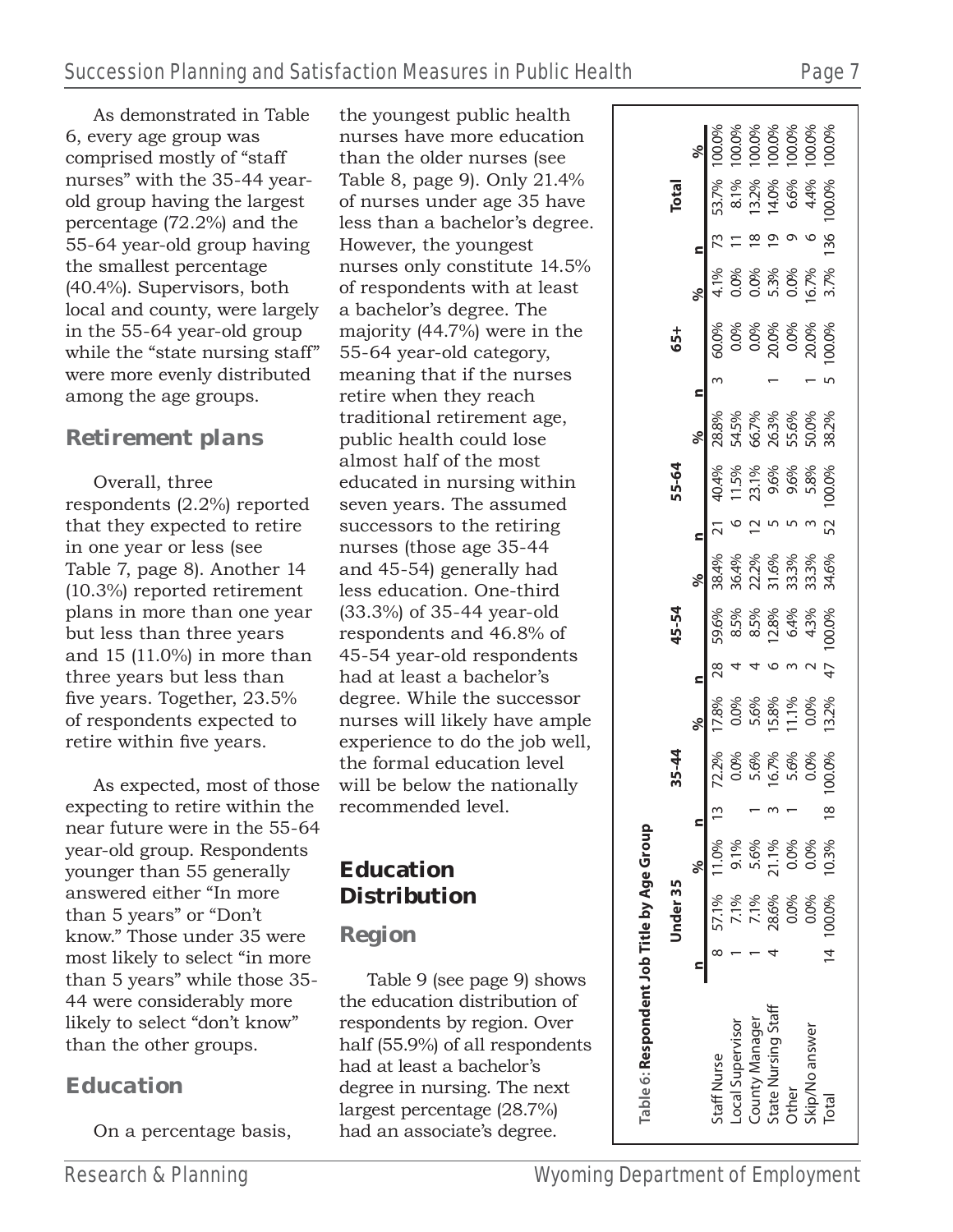|                                           |           | Under:    |       | 35-44 |                                                                                         | 45-54 |  | 55-64 |  | 65+ |  | <b>Total</b> |  |
|-------------------------------------------|-----------|-----------|-------|-------|-----------------------------------------------------------------------------------------|-------|--|-------|--|-----|--|--------------|--|
| n 1 year or less                          | $\subset$ | $0.0\%$   |       |       | $0.0\%$ 0 $0.0\%$ 0.0% 0 $0.0\%$ 0.0% 3 5.8% 100.0% 0 0.0% 0.0% 3 2.2% 100.0%           |       |  |       |  |     |  |              |  |
| More than 1 year but less than 3 years 0  |           | 0.0%      | 0.0%  |       | 5.9% 7.1% 1 2.1% 7.1% 10 19.2% 71.4% 2 40.0% 14.3% 14 10.3% 100.0%                      |       |  |       |  |     |  |              |  |
| More than 3 years but less than 5 years 0 |           | 0.0%      |       |       | $0.0\%$ 0 $0.0\%$ 0.0% 4 $8.5\%$ $26.7\%$ 11 $21.2\%$ 73.3% 0 0.0% 0.0% 15 11.0% 100.0% |       |  |       |  |     |  |              |  |
| n more than 5 years                       |           | 84.6%     | 14.7% |       | 10 58.8% 13.3% 33 70.2% 44.0% 21 40.4% 28.0% 0 0.0% 0.0% 75 55.1% 100.0%                |       |  |       |  |     |  |              |  |
| Skip/No answer                            |           | 0.0%      |       |       | $0.0\%$ 0 $0.0\%$ 0.0% 2 4.3% 33.3% 3 5.8% 50.0% 1 20.0% 16.7% 6 4.4% 100.0%            |       |  |       |  |     |  |              |  |
| Don't Know                                |           | 23.1%     |       |       | 14.3% 7 41.2% 33.3% 7 14.9% 33.3% 4 7.7% 9.00% 2 40.0% 9.5% 21 15.4% 100.0%             |       |  |       |  |     |  |              |  |
| <b>Total</b>                              |           | 13 100.0% | 9.6%  |       | 17 100.0% 12.5% 47 100.0% 34.6% 52 100.0% 38.2% 5 100.0% 3.7% 136 100.0% 100.0%         |       |  |       |  |     |  |              |  |

The northeast region employed the largest percentage of nurses with at least a bachelor's degree (68.2%) while the northwest region employed the smallest percentage (29.6%).

Respondents with an associate's degree were fairly evenly distributed throughout the regions of the state, however, a somewhat larger proportion was located in the southwest region. Diploma program graduates were most commonly working in the northwest region.

### *Position*

As seen in Table 10, (see page 10) graduates from a diploma program were most likely to be working as staff nurses (58.8%) although 17.6% were working as county managers. Respondents with an associate's degree also were most likely to be working as staff nurses (74.4%) with some (12.8%) working as state nursing staff. Those with a bachelor's degree or higher were most likely to be staff nurses (44.7%), however, there were also many employed as county managers (15.8%), local supervisors (10.5%), or state nursing staff (14.5%).

### *Retirement plans*

Because those with a bachelor's degree or higher composed the largest proportion of respondents,

they similarly composed the largest proportion of all expected retirement groups. For example, 66.7% of respondents who planned to retire within one year held a bachelor's degree or higher compared to the 23.6% who expected to retire within five years (see Table 11, page 10). Comparatively, about onethird (35.2%) of graduates from a diploma program expected to retired within five years.

### **Tenure Distribution**

### *Region*

Table 12 (see page 10) shows, by region, the distribution of public health nursing experience had by respondents. Overall, a slight majority (30.1%) had the least amount of experience (0-4 years), followed by the 27.2% of respondents with 5-9 years.

The southwest region employed the highest percentage of nurses with little experience in public health (41.4%). In contrast, only 21.4% of nurses in the southeast region had 4 years or less experience. At the other end of the spectrum, 42.9% of state supervisors had 20 years of experience or more. The central region, also, was comprised of experienced nurses with 30.4% having at least 20 years on the job.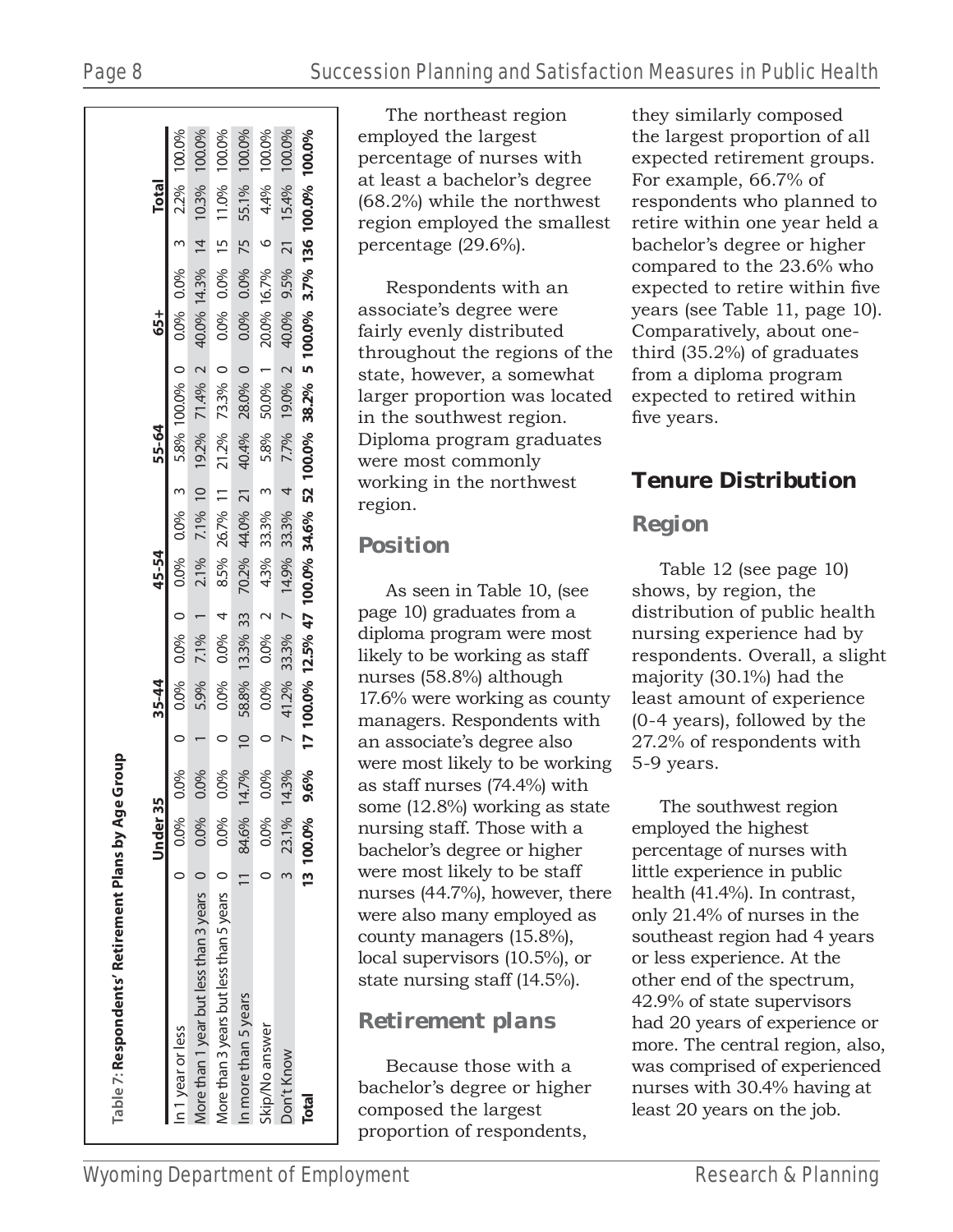| Diploma Program<br>% |      | <b>Associate's Degree</b>                        |                            |               | <b>Bachelor's Degree</b>                |         |   |                                                                |      |             |              |        |
|----------------------|------|--------------------------------------------------|----------------------------|---------------|-----------------------------------------|---------|---|----------------------------------------------------------------|------|-------------|--------------|--------|
|                      |      |                                                  |                            |               |                                         |         |   | Other                                                          |      |             | <b>Total</b> |        |
|                      | n    |                                                  | $\%$                       | n             | or Higher                               | %       | n |                                                                | $\%$ | n           |              | $\%$   |
| $0.0\%$              | 0.0% | 3<br>7.7%                                        | 21.4%                      | 11            | 14.5%                                   | 78.6% 0 |   | $0.0\%$                                                        | 0.0% | 14          | 10.3%        | 100.0% |
| 11.8%                |      |                                                  |                            | 6             | 7.9%                                    |         |   | $0.0\%$                                                        | 0.0% | 18          | 13.2%        | 100.0% |
| 29.4%                |      | 48.7%                                            |                            | 22            | 28.9%                                   |         |   | 25.0%                                                          | 2.1% | 47          | 34.6%        | 100.0% |
| 47.1%                |      | 17.9%                                            |                            | 34            | 44.7%                                   |         |   | 75.0%                                                          | 5.8% | 52          | 38.2%        | 100.0% |
| 11.8%                |      | $0.0\%$                                          |                            | 3             | 3.9%                                    |         |   | $0.0\%$                                                        | 0.0% | 5           | 3.7%         | 100.0% |
|                      |      |                                                  |                            |               |                                         |         |   |                                                                |      | 136         |              | 100.0% |
|                      |      | 11.1%<br>10.6%<br>15.4%<br>40.0%<br>100.0% 12.5% | 10<br>19<br>$\Omega$<br>39 | 25.6%<br>0.0% | 55.6%<br>40.4%<br>13.5%<br>100.0% 28.7% |         |   | 33.3% 0<br>46.8%<br>65.4% 3<br>$60.0\%$ 0<br>76 100.0% 55.9% 4 |      | 100.0% 2.9% |              | 100.0% |

**Table 9: Highest Degree Obtained in Nursing for Respondents by Region**

|              |    | Diploma Program   Associate's Degree |          |    |       |       |    | <b>Bachelor's Degree</b><br>or Higher |         | Other       |         |     | <b>Total</b> |        |
|--------------|----|--------------------------------------|----------|----|-------|-------|----|---------------------------------------|---------|-------------|---------|-----|--------------|--------|
|              | n  |                                      | %        | n  |       | %     | n  |                                       | % n     |             | $\%$    | n   |              | $\%$   |
| Central      | 4  | 23.5%                                | 17.4%    | 6  | 15.4% | 26.1% | 12 | 15.8%                                 | 52.2%   | 25.0%       | 4.3%    | 23  | 16.9%        | 100.0% |
| NE.          |    | 11.8%                                | $9.1\%$  | 5  | 12.8% | 22.7% | 15 | 19.7%                                 | 68.2%   | $0.0\%$     | $0.0\%$ | 22  | 16.2%        | 100.0% |
| <b>NW</b>    | 9  | 52.9%                                | 33.3%    | 8  | 20.5% | 29.6% | 8  | 10.5%                                 | 29.6% 2 | 50.0%       | 7.4%    | 27  | 19.9%        | 100.0% |
| SE           |    | 11.8%                                | 7.1%     | 8  | 20.5% | 28.6% | 17 | 22.4%                                 | 60.7% 1 | 25.0%       | 3.6%    | 28  | 20.6%        | 100.0% |
| State        |    |                                      | $0.0\%$  |    | 2.6%  | 14.3% | 6  | 7.9%                                  | 85.7%   | $0.0\%$     | $0.0\%$ | 7   | $5.1\%$      | 100.0% |
| SW           |    |                                      | $0.0\%$  | 11 | 28.2% | 37.9% | 18 | 23.7%                                 | 62.1%   | $0.0\%$     | $0.0\%$ | 29  | 21.3%        | 100.0% |
| <b>Total</b> | 17 | 100.0%                               | 12.5% 39 |    |       |       |    | 100.0% 28.7% 76 100.0% 55.9% 4        |         | 100.0% 2.9% |         | 136 | 100.0%       | 100.0% |

### **Results**

### **Satisfaction**

As expected, nurses working in public health were more satisfied with their workplaces than were nurses working in hospitals and long-term care facilities (see Table 13, page 11). In fact, 20 (74.1%) of the workplace measures were significantly different, including four of the seven factors (see Table 13). All of the statistically significant differences indicated higher levels of satisfaction among the public health nurses. The most dramatic differences were seen in "Adequacy of RN staffing where you work" (4.0 vs. 3.1), "Support from your nursing administration" (3.9 vs. 3.0), "Employee benefits" (4.1 vs. 3.1), "Adequacy of clerical

support services" (4.1 vs. 3.1), and "Time available for patient education" (4.1 vs. 3.2).

There were few significant differences between public health nurses and their hospital and long-term care nurse counterparts on community satisfaction measures. Only "Economic opportunities," "Daycare services," and "Mental health services" were significantly different between the groups.

Public health nurses were somewhat more similar to ambulatory care nurses than hospital and long-term care nurses. However, the groups differed significantly on 15 (55.6%) workplace satisfaction measures. For most of the indicators, public health nurses were more satisfied; however, there were two

<sup>(</sup>Text continued on page 11)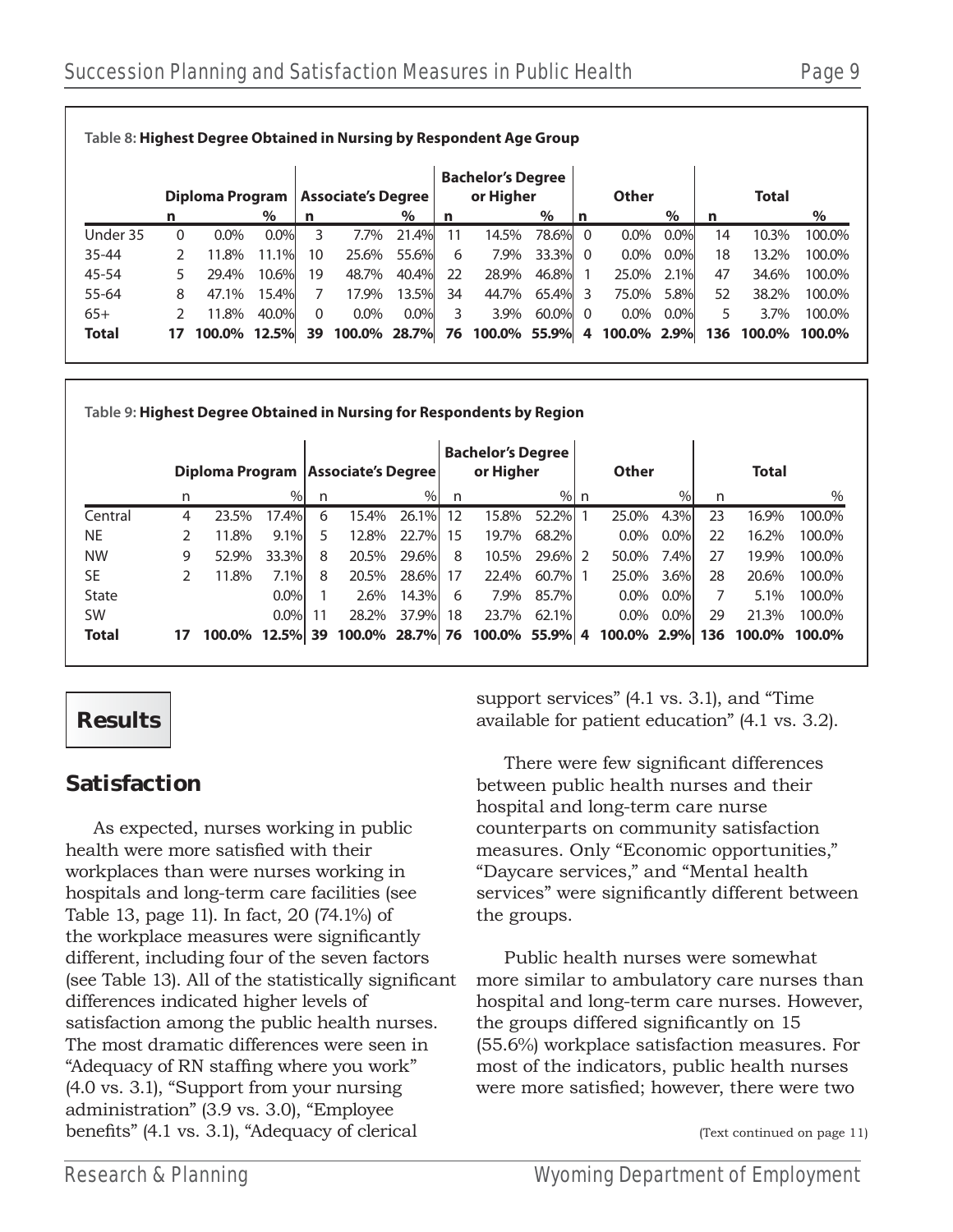|                               |               | Diploma Program |         |               | <b>Associate's Degree</b> |         |    | <b>Bachelor's Degree</b> |             |               | <b>Other</b> |         |     | <b>Grand Total</b> |        |
|-------------------------------|---------------|-----------------|---------|---------------|---------------------------|---------|----|--------------------------|-------------|---------------|--------------|---------|-----|--------------------|--------|
|                               | n             |                 | $\%$    | n             |                           | $\%$    | n  |                          | $\%$        | n             |              | $\%$    | n   |                    | $\%$   |
| Staff Nurse                   | 10            | 58.8%           | 13.7%   | 29            | 74.4%                     | 39.7%   | 34 | 44.7%                    | 46.6%       | $\Omega$      | $0.0\%$      | $0.0\%$ | 73  | 53.7%              | 100.0% |
| Local Supervisor              |               | 5.9%            | 9.1%    | $\mathcal{P}$ | 5.1%                      | 18.2%   | 8  |                          | 10.5% 72.7% | 0             | $0.0\%$      | $0.0\%$ | 11  | 8.1%               | 100.0% |
| County<br>Manager             | 3             | 17.6%           | 16.7%   | 2             | $5.1\%$                   | 11.1%   | 12 |                          | 15.8% 66.7% |               | 25.0%        | 5.6%    | 18  | 13.2%              | 100.0% |
| <b>State Nursing</b><br>Staff | $\mathcal{P}$ | 11.8%           | 10.5%   | 5             | 12.8%                     | 26.3%   | 11 |                          | 14.5% 57.9% |               | 25.0%        | 5.3%    | 19  | 14.0%              | 100.0% |
| Other                         | $\Omega$      | $0.0\%$         | $0.0\%$ |               | 2.6%                      | 11.1%   | 6  |                          | 7.9% 66.7%  | $\mathcal{P}$ | 50.0%        | 22.2%   | 9   | 6.6%               | 100.0% |
| Skip/No answer                |               | $5.9\%$         | 16.7%   | $\Omega$      | $0.0\%$                   | $0.0\%$ | 5  |                          | 6.6% 83.3%  | $\Omega$      | $0.0\%$      | $0.0\%$ | 6   | 4.4%               | 100.0% |
| Total                         | 17            | 100.0% 12.5% 39 |         |               | 100.0%                    | 28.7%   | 76 | 100.0% 55.9%             |             | 4             | 100.0%       | 2.9%    | 136 | 100.0%             | 100.0% |

| Table 11: Respondents Plans to Retire by Highest Education Completed in Nursing |              |                           |             |                |                                     |         |    |                          |       |               |              |         |     |               |        |
|---------------------------------------------------------------------------------|--------------|---------------------------|-------------|----------------|-------------------------------------|---------|----|--------------------------|-------|---------------|--------------|---------|-----|---------------|--------|
|                                                                                 |              | <b>Diploma</b><br>Program |             |                | <b>Associate's</b><br><b>Degree</b> |         |    | <b>Bachelor's Degree</b> |       |               | <b>Other</b> |         |     | Total         |        |
|                                                                                 | n            |                           | $\%$        | n              |                                     | $\%$    | n  |                          | $\%$  | n             |              | $\%$    | n   |               | $\%$   |
| In 1 year or less                                                               | $\mathbf{0}$ | $0.0\%$                   | 0.0%        | $\Omega$       | $0.0\%$                             | $0.0\%$ | 2  | 2.6%                     | 66.7% |               | 25.0%        | 33.3%   | 3   | $2.2\%$       | 100.0% |
| In more than<br>1 year but less<br>than 3 years                                 | 3            |                           | 17.6% 21.4% | $\overline{4}$ | 10.3%                               | 28.6%   | 7  | $9.2\%$                  | 50.0% |               | $0.0\%$      | $0.0\%$ | 14  | 10.3%         | 100.0% |
| In more than 3<br>years but less<br>than 5 years                                | 3            |                           | 17.6% 20.0% | 3              | 7.7%                                | 20.0%   | 9  | 11.8%                    | 60.0% |               | $0.0\%$      | $0.0\%$ | 15  | 11.0%         | 100.0% |
| In more than 5<br>years                                                         | 8            |                           | 47.1% 10.7% | 24             | 61.5%                               | 32.0%   | 41 | 53.9%                    | 54.7% | $\mathcal{P}$ | 50.0%        | 2.7%    | 75  | 55.1%         | 100.0% |
| Skip/No answer                                                                  |              | 5.9%                      | 16.7%       | 1              | 2.6%                                | 16.7%   | 4  | 5.3%                     | 66.7% | $\Omega$      | $0.0\%$      | $0.0\%$ | 6   | 4.4%          | 100.0% |
| Don't Know                                                                      | 2            | 11.8%                     | 9.5%        | 7              | 17.9%                               | 33.3%   | 13 | 17.1%                    | 61.9% |               | 25.0%        | 4.8%    | 21  | 15.4%         | 100.0% |
| Total                                                                           |              |                           |             |                | 17 100.0% 12.5% 39 100.0% 28.7% 76  |         |    | 100.0%                   | 55.9% |               | 4 100.0%     | 2.9%    | 136 | 100.0% 100.0% |        |

|           | 0-4 years |         |       |                 | 5-9 years |       |               | 10-19 years |       |    | 20+ years |       | <b>Total</b> |        |        |
|-----------|-----------|---------|-------|-----------------|-----------|-------|---------------|-------------|-------|----|-----------|-------|--------------|--------|--------|
|           | n         |         | $\%$  | n               |           | $\%$  | n             |             | $\%$  | n  |           | $\%$  | n            |        | $\%$   |
| Central   | 6         | 14.6%   | 26.1% | 5               | 13.5%     | 21.7% | 5             | 14.7%       | 21.7% |    | 29.2%     | 30.4% | 23           | 16.9%  | 100.0% |
| NE        | 8         | 19.5%   | 36.4% | 4               | 10.8%     | 18.2% |               | 20.6%       | 31.8% | 3  | 12.5%     | 13.6% | 22           | 16.2%  | 100.0% |
| <b>NW</b> | 8         | 19.5%   | 29.6% | 8               | 21.6%     | 29.6% | 7             | 20.6%       | 25.9% | 4  | 16.7%     | 14.8% | 27           | 19.9%  | 100.0% |
| SE        | 6         | 14.6%   | 21.4% | 13 <sup>7</sup> | 35.1%     | 46.4% | 6             | 17.6%       | 21.4% | 3  | 12.5%     | 10.7% | 28           | 20.6%  | 100.0% |
| State     |           | $2.4\%$ | 14.3% |                 | $2.7\%$   | 14.3% | $\mathcal{P}$ | 5.9%        | 28.6% | 3. | 12.5%     | 42.9% |              | 5.1%   | 100.0% |
| <b>SW</b> | 12        | 29.3%   | 41.4% | 6               | 16.2%     | 20.7% |               | 20.6%       | 24.1% | 4  | 16.7%     | 13.8% | 29           | 21.3%  | 100.0% |
| Total     | 41        | 100.0%  | 30.1% | 37              | 100.0%    | 27.2% | 34            | 100.0%      | 25.0% | 24 | 100.0%    | 17.6% | 136          | 100.0% | 100.0% |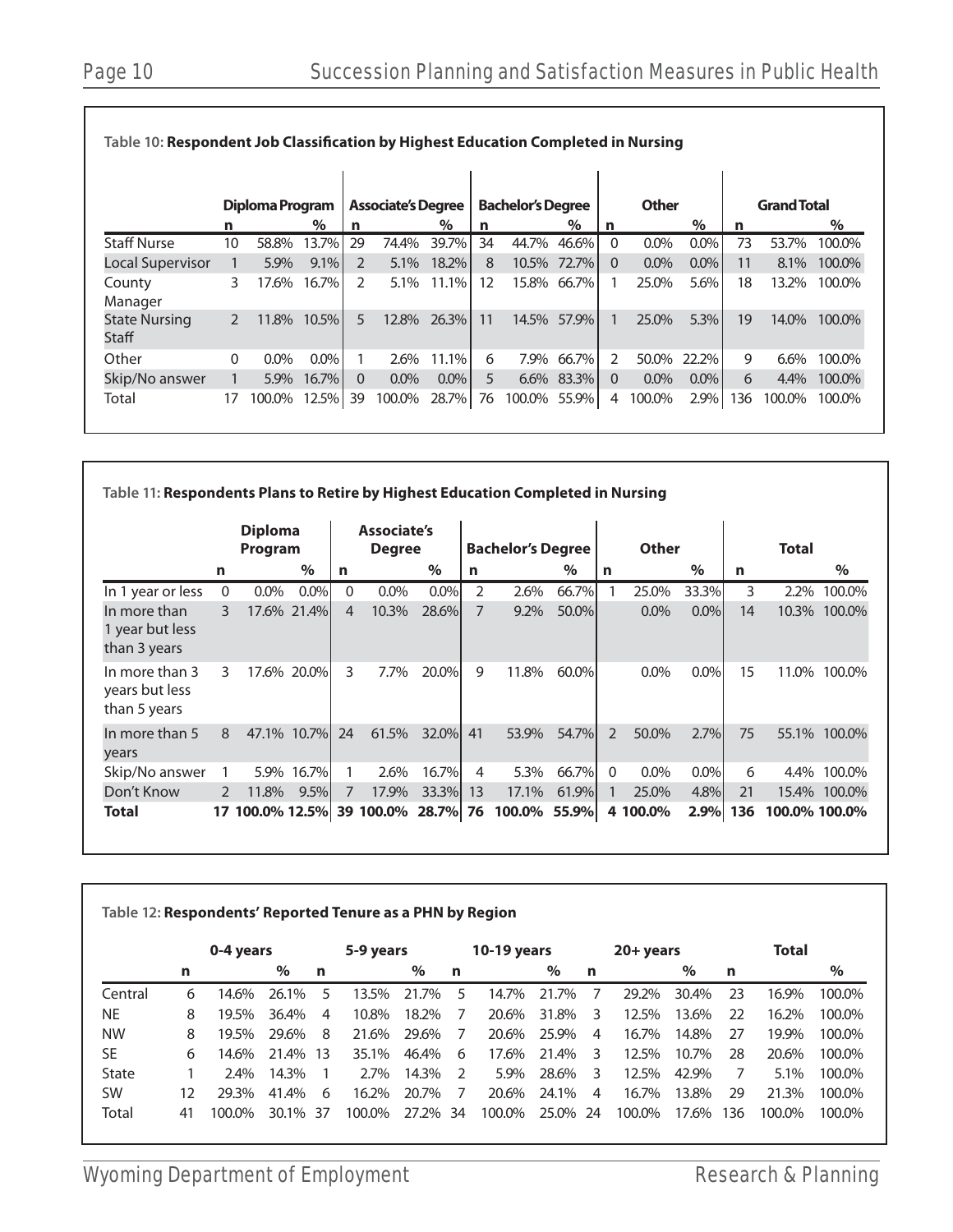(Text continued from page 9)

**Table 13: Satisfaction**

indicators ("Amount of paperwork required" and "Interactions with physicians") in which the ambulatory nurses were more satisfied. The most dramatic differences wherein public health nurses were more satisfied were seen in "Opportunities for continuing education"  $(4.0 \text{ vs. } 3.3)$ , "Employee benefits"  $(4.1 \text{ vs. } 3.3)$ , and "Time available for patient education" (4.1 vs. 3.4).

Like hospitals and long-term care nurses,

ambulatory care nurses were similar to public health nurses on measures of community satisfaction. Significant differences were found only in "Economic opportunities," "Daycare services," "Mental health services," and "Restaurants/entertainment."

### **Intention to Leave**

There were so few public health nurses who indicated an intention to leave that little information can be released without

| <b>Public</b><br><b>Health</b><br>4.1(a)<br>4.0(a,b)<br>$4.1$ (a,b)<br>3.9(a)<br>3.3<br>3.9<br>3.9(a,b)<br>4.0(a,b)                                       | and Long-<br><b>Term Care</b><br><b>Facilities</b><br>3.6<br>3.1<br>3.5<br>3.7<br>3.2<br>3.8<br>3.5 | <b>Ambulatory</b><br>Care<br>3.9<br>3.4<br>3.9<br>3.9<br>3.1<br>3.9                     |
|-----------------------------------------------------------------------------------------------------------------------------------------------------------|-----------------------------------------------------------------------------------------------------|-----------------------------------------------------------------------------------------|
|                                                                                                                                                           |                                                                                                     |                                                                                         |
|                                                                                                                                                           |                                                                                                     |                                                                                         |
| $3.8$ (a,b)                                                                                                                                               | 3.4<br>3.5                                                                                          | 3.7<br>3.3<br>3.5                                                                       |
| $4.2$ (a,b)<br>$4.3$ (a,b)<br>$4.5$ (a,b)<br>4.2(a)<br>$4.3$ (a,b)<br>3.9(a,b)<br>3.6(b)<br>4.1 $(a)$<br>4.4<br>3.4(a)<br>4.3(a)<br>4.3(a)<br>4.1 $(a,b)$ | 3.7<br>3.8<br>3.8<br>3.8<br>3.8<br>3.0<br>3.6<br>3.8<br>4.3<br>3.0<br>3.8<br>4.0<br>3.7             | 4.0<br>4.1<br>4.1<br>4.1<br>4.0<br>3.4<br>4.0<br>4.0<br>4.5<br>3.2<br>4.2<br>4.3<br>4.0 |
| 3.4(b)<br>3.2<br>4.1 $(a,b)$<br>$3.6$ (a,b)<br>4.1 $(a,b)$<br>3.3(a)                                                                                      | 3.2<br>3.1<br>3.1<br>3.1<br>3.1<br>3.0                                                              | 3.1<br>3.0<br>3.3<br>3.2<br>3.6<br>3.2                                                  |
|                                                                                                                                                           |                                                                                                     |                                                                                         |

*Table continued on page 12*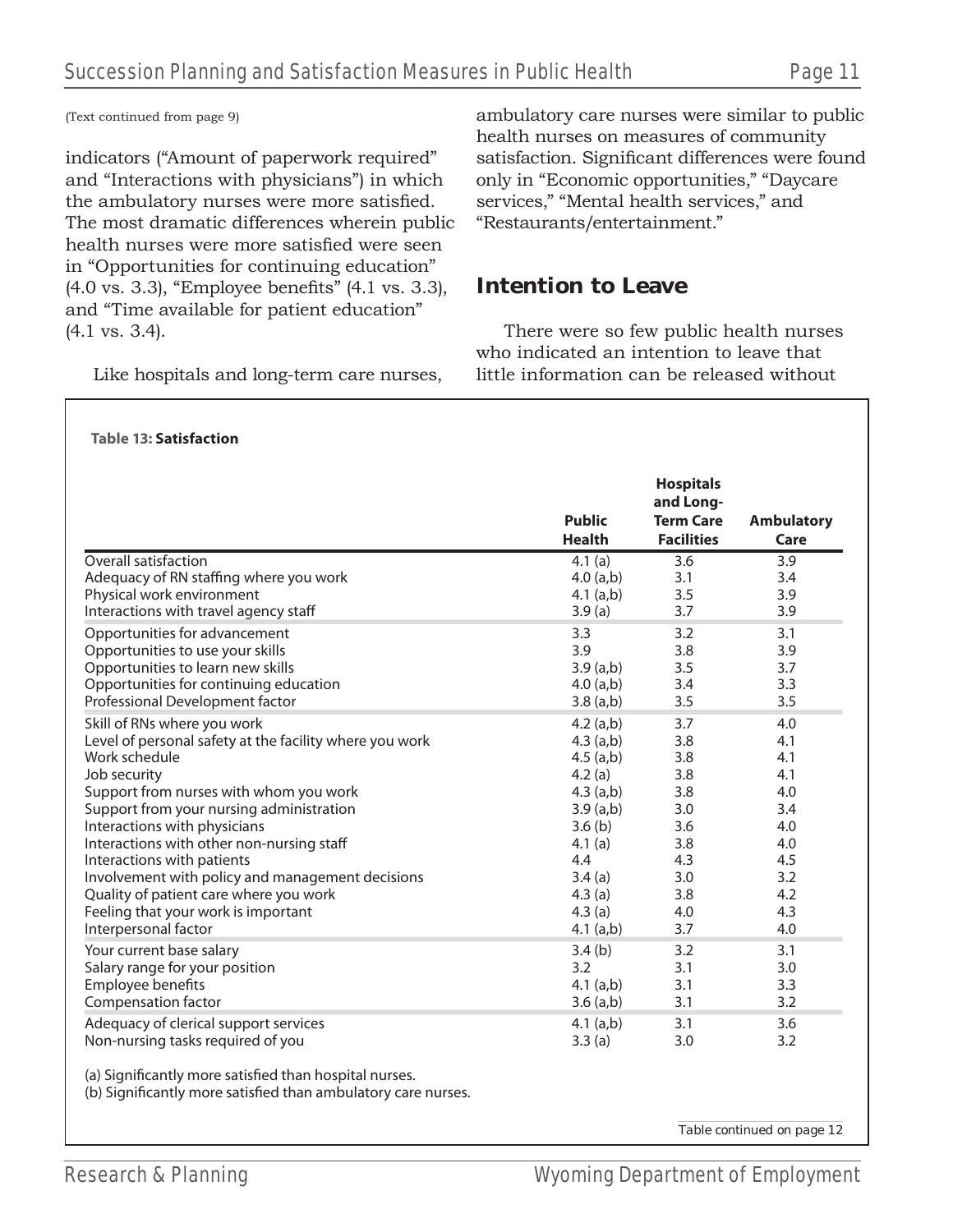*Table continued from page 11*

### **Table 13: Satisfaction**

|                                                                                                                         | <b>Public</b><br><b>Health</b> | <b>Hospitals</b><br>and Long-<br><b>Term Care</b><br><b>Facilities</b> | <b>Ambulatory</b><br>Care |
|-------------------------------------------------------------------------------------------------------------------------|--------------------------------|------------------------------------------------------------------------|---------------------------|
| Amount of paperwork required                                                                                            | 2.7(b)                         | 2.6                                                                    | 3.0                       |
| Time available for patient education                                                                                    | $4.1$ (a,b)                    | 3.2                                                                    | 3.4                       |
| Non-Nursing Tasks factor                                                                                                | $3.6$ (a,b)                    | 3.0                                                                    | 3.3                       |
| Economic opportunities                                                                                                  | $3.3$ (a,b)                    | 3.0                                                                    | 3.0                       |
| Cost of living                                                                                                          | 3.1                            | 3.0                                                                    | 3.0                       |
| Rural character                                                                                                         | 4.0                            | 3.9                                                                    | 3.9                       |
| Housing                                                                                                                 | 3.2                            | 3.1                                                                    | 3.2                       |
| Local Economic Conditions factor                                                                                        | $3.4$ (a,b)                    | 3.3                                                                    | 3.3                       |
| Proximity to Family                                                                                                     | 3.6                            | 3.5                                                                    | 3.6                       |
| Parks and recreation/natural amenities                                                                                  | 4.1                            | 4.0                                                                    | 4.0                       |
| Education (K-12)                                                                                                        | 3.7                            | 3.8                                                                    | 3.7                       |
| Access to post-secondary education, including continuing education                                                      | 3.4                            | 3.4                                                                    | 3.4                       |
| Daycare services                                                                                                        | $2.3$ (a,b)                    | 2.8                                                                    | 2.9                       |
| Mental health services                                                                                                  | $2.5$ (a,b)                    | 2.8                                                                    | 2.8                       |
| <b>Community Services factor</b>                                                                                        | $3.2$ (a,b)                    | 3.4                                                                    | 3.3                       |
| Retail shopping                                                                                                         | 2.5                            | 2.7                                                                    | 2.7                       |
| Restaurants/entertainment                                                                                               | 2.6(b)                         | 2.8                                                                    | 2.9                       |
| Disposable Income factor                                                                                                | 2.6(b)                         | 2.7                                                                    | 2.8                       |
| (a) Significantly more satisfied than hospital nurses.<br>(b) Significantly more satisfied than ambulatory care nurses. |                                |                                                                        |                           |

compromising the confidentiality of the respondents. Of the 136 who returned questionnaires, only seven stated that they planned to leave their current job within a year. Of those, almost half (3 or 42.9%) were planning to retire.

### **Why Would You Leave Nursing?**

Question 49 directed respondents to select up to four factors that would influence a decision to leave nursing altogether. As seen in Table 14 (see page 13), the selected answers vary by work setting. Nurses working in public health were more likely to select "I plan to retire," "I feel burned out from nursing," and "Better advancement opportunities outside nursing" than nurses in other settings. However, they were less

likely to select "Feel overworked, "I need more autonomy," and "Better work schedules available outside nursing." They were also less likely to leave because of concerns about injury, either to self or patients.

### **Longevity**

As shown in Table 15 (see page 13), the average length of tenure as a public health nurse for those who responded to the questionnaire was 11 years. The range was 0 to 39 years. By region, the state supervisors had the longest tenure at 18.6 years, followed by the central region at 13.8 years. The southeast and southwest regions had the shortest average tenures with 9.4 and 10.0 years, respectively.

There was no significant relationship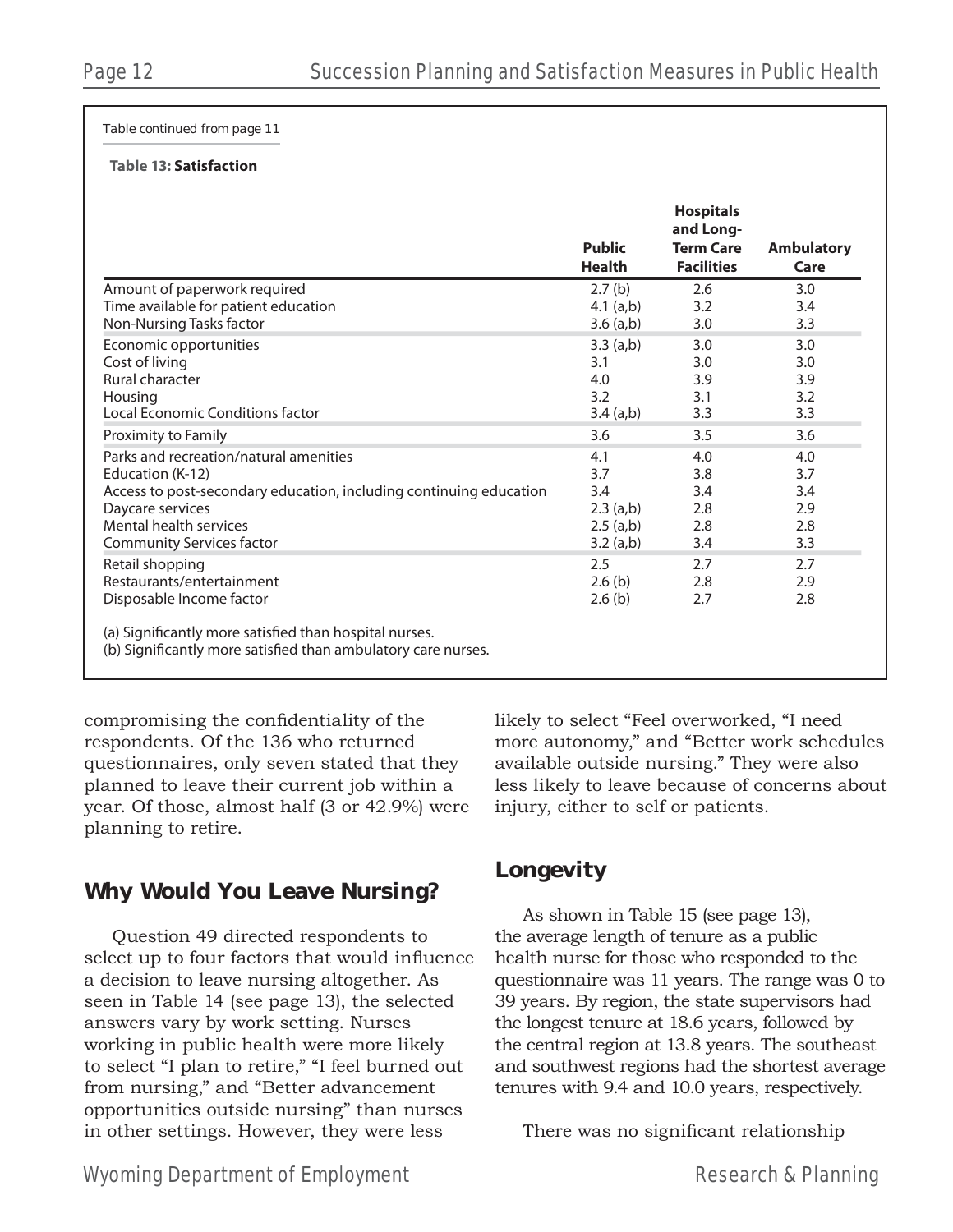|                                                             | <b>Public Health</b><br>Nursing | Ambulatory<br>Care | Hospitals and<br>Long-Term<br><b>Care Facilities</b> |
|-------------------------------------------------------------|---------------------------------|--------------------|------------------------------------------------------|
| Feel overworked                                             | 19.1%                           | 28.4%              | 32.3%                                                |
| Feel burned out from nursing                                | 37.4%                           | 27.7%              | 31.7%                                                |
| Feel unsupported as a nurse                                 | 22.9%                           | 20.0%              | 28.6%                                                |
| Concerned with the quality of care                          | 19.8%                           | 20.7%              | 25.6%                                                |
| Better salary available outside nursing                     | 20.6%                           | 21.6%              | 16.9%                                                |
| Better management support                                   | 13.0%                           | 11.5%              | 18.9%                                                |
| Better advancement opportunities available outside nursing  | 9.2%                            | $6.6\%$            | 6.4%                                                 |
| Concerned with delegation to unlicensed assistive personnel | 15.3%                           | 16.9%              | 8.7%                                                 |
| Seek more challenging work                                  | 3.1%                            | 4.7%               | 3.5%                                                 |
| Concerned with injury to patients                           | 3.8%                            | 8.5%               | 8.9%                                                 |
| I need more autonomy                                        | 3.1%                            | 4.9%               | 6.3%                                                 |
| I need more respect                                         | 13.0%                           | 17.6%              | 20.8%                                                |
| I plan to retire                                            | 37.4%                           | 24.2%              | 23.5%                                                |
| Better work schedules available outside nursing             | 8.4%                            | 12.4%              | 19.8%                                                |
| Concerned with injury to self                               | 6.9%                            | 8.2%               | 10.6%                                                |

|                          |                | <b>Years of Experience in</b><br><b>Public Health Nursing</b> |     |  |  |  |  |  |
|--------------------------|----------------|---------------------------------------------------------------|-----|--|--|--|--|--|
|                          | <b>Average</b> | Min                                                           | Max |  |  |  |  |  |
| Central                  | 13.8           | 1                                                             | 39  |  |  |  |  |  |
| NF                       | 10.3           |                                                               | 30  |  |  |  |  |  |
| <b>NW</b>                | 10.2           | 0                                                             | 35  |  |  |  |  |  |
| SF                       | 9.4            | 1                                                             | 31  |  |  |  |  |  |
| <b>State Supervisors</b> | 18.6           | 1                                                             | 34  |  |  |  |  |  |
| SW                       | 10.0           |                                                               | 30  |  |  |  |  |  |
| <b>Total</b>             | 11.0           |                                                               | 39  |  |  |  |  |  |

between experience as a public health nurse and the satisfaction factors. However, there were three correlations between individual satisfaction indices and public health tenure. Satisfaction scores with RN staffing and with adequacy of clerical staff were both inversely related to years of experience (p < .03 and p < .04, respectively). There was also a positive relationship between public health experience and satisfaction with opportunities to use nursing skills (p < .02).

### **Funding Source**

There were no significant differences in

satisfaction factors or individual satisfaction measures between county and state funded nurses. Similarly, there were no differences in satisfaction between position titles.

### **Starting Work in Public Health Nursing**

Question 14 of the questionnaire asked respondents to select the primary reason for choosing to work in public health. Table 16 (see page 14) contains the results. The largest percentage (33.1%) selected "Work schedule." "Feeling the work is important" was the second most popular choice with 16.9% of the total.

### **Staying in Public Health Nursing**

Similar to Question 14 of the questionnaire, Question 15 asked respondents to select the primary reason for staying in public health. The majority (28.7%) selected "Feeling the work is important" followed by "Work schedule" with 13.2% (see Table 17, page 14).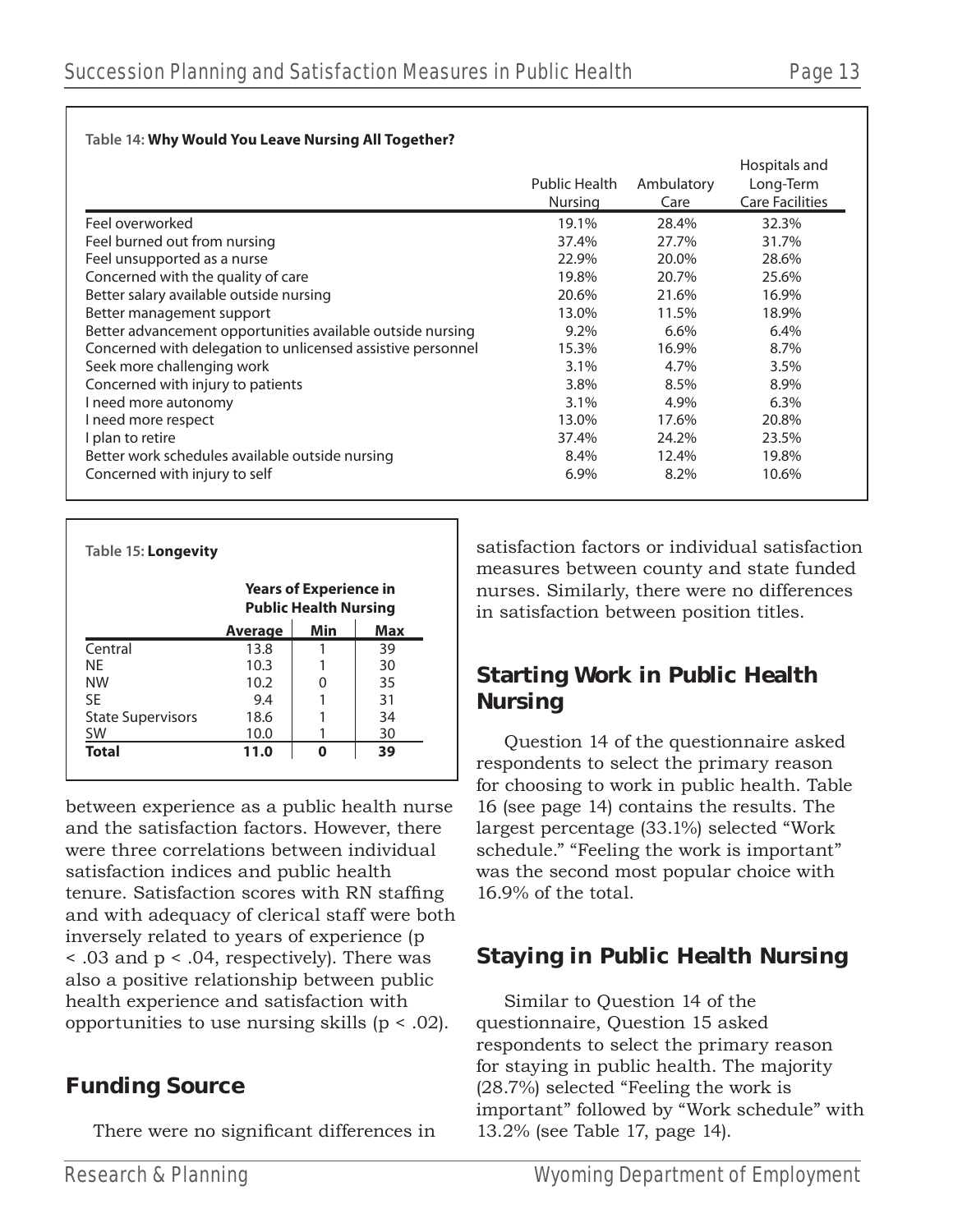### **Conclusions**

One of the most important findings in this study was that the majority of public health nurses with at least a bachelor's degree is in the 55-64 year-old category and is quickly approaching traditional retirement age. Those

**Table 16: Primary Reason You Chose to Work in** 

| Reason                            | n   | % of total |
|-----------------------------------|-----|------------|
| Autonomy                          | 12  | 8.8%       |
| Opportunities to use skills       | 4   | 2.9%       |
| Work schedule                     | 45  | 33.1%      |
| Job security                      | 0   | $0.0\%$    |
| Desire to "make a difference"     | 16  | 11.8%      |
| Feeling the work is important     | 23  | 16.9%      |
| Wages                             | 2   | 1.5%       |
| <b>Benefits</b>                   | 1   | $0.7\%$    |
| Opportunities to learn new skills | 3   | 2.2%       |
| Interaction with other nurses     | 2   | 1.5%       |
| Varied work                       | 10  | 7.4%       |
| Other                             | 5   | 3.7%       |
| Multiple answers                  | 8   | 5.9%       |
| Skip                              | 5   | 3.7%       |
| <b>Total</b>                      | 136 | 100.0%     |

**Table 17: Primary Reason You Chose to Stay in Public Health**

|                                   |                | $%$ of |
|-----------------------------------|----------------|--------|
| Reason                            | n              | total  |
| Autonomy                          | 17             | 12.5%  |
| Opportunities to use skills       | 5              | 3.7%   |
| Work schedule                     | 18             | 13.2%  |
| Job security                      | 1              | 0.7%   |
| Desire to "make a difference"     | 16             | 11.8%  |
| Feeling the work is important     | 39             | 28.7%  |
| Wages                             | 1              | 0.7%   |
| <b>Benefits</b>                   | 5              | 3.7%   |
| Opportunities to learn new skills | $\overline{2}$ | 1.5%   |
| Interaction with other nurses     | $\mathcal{P}$  | 1.5%   |
| Varied work                       | 15             | 11.0%  |
| Other                             | 4              | 2.9%   |
| Multiple answers                  | 6              | 4.4%   |
| Skip                              | 5              | 3.7%   |
| Total                             | 136            | 100.0% |

in the next age groups, the presumed successors to the retiring nurses, generally have less education. Nurses in the youngest age bracket are, overall, well educated, but they comprise only a small percentage of the total public health nursing work force. In order to avoid a shortage of nurses generally, and properly prepared nurses specifically, steps must be taken to increase the number of nurses with at least a bachelor's degree. This could prove difficult in an environment where nurses are in short supply and are therefore recruited by other workplace settings. However, as evidenced by this study, public health nurses tend to be very satisfied with their jobs and are likely to remain with the same employer for long periods of time. Recruitment strategies could emphasize the unique characteristics of public health that generally appear to encourage increased satisfaction.

Nurses working in public health reported higher satisfaction than nurses in the other workplace settings in:

- $\bullet$  adequacy of RN staffing,
- physical work environment,
- opportunities to learn new skills,
- opportunities for continuing education,
- skill of RNs in workplace,
- level of personal safety at work location,
- work schedule.
- support from other nurses,
- support from nursing administration,
- $\bullet$  employee benefits,
- adequacy of clerical staff,
- time available for patient education.

In addition nurses stated they commonly selected work in public health because of the work schedule, and chose to stay in public health because they felt the work was important. This could be an indication that many nurses are unaware of the function of public health. Perhaps, as suggested by Ouzts (2008), changes to the clinical experience required by nursing education in Wyoming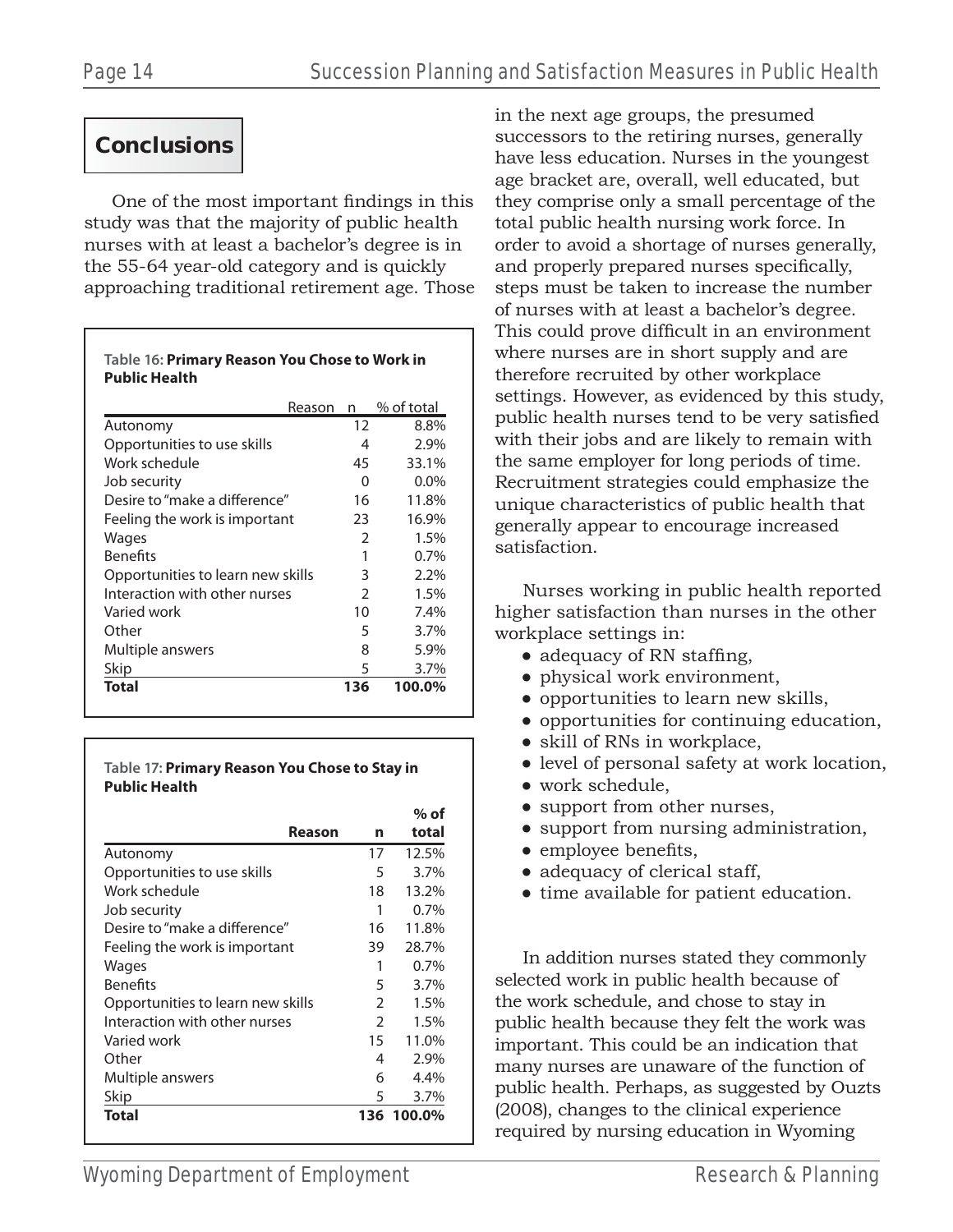could result in better understanding by the students and therefore more interest in pursuing a career in public health.

### **References**

- American Public Health Association. (n.d.). About public health nursing. Retrieved April 17, 2009 from http://www.apha.org/ membergroups/sections/aphasections/ phn/about/
- Association of State and Territorial Health Officials (ASTHO). (2008). 2007 State public health workforce survey results. Retrieved April 17, 2009 from http://www. astho.org/pubs/WorkforceReport.pdf
- Ellsworth, P. & Szuch, A. (2008). Retention of nurses in Wyoming. Casper, WY: Research & Planning. Retrieved April 17, 2009 from http://doe.state.wy.us/lmi/ nursing\_retention\_08.pdf
- Glover, W. (2002a, September). Nursing in Wyoming, part one: Supply and retention. *Wyoming Labor Force Trends, 39*(9). September 2002. Retrieved April 17, 2009 from http://doe.state.wy.us/ lmi/0902/toc.htm
- Glover, W. (2002b, October). Nursing in Wyoming, part two: Turnover. *Wyoming Labor Force Trends, 39*(10). October 2002. Retrieved April 17, 2009 from http://doe.state.wy.us/lmi/1002/toc.htm
- Glover, W. (2003, April). Nursing in Wyoming, part three: Net flow of employment. *Wyoming Labor Force Trends, 40*(4). April 2003. Retrieved April 17, 2009 from http://doe.state. wy.us/lmi/0403/toc.htm
- Knapp, L. (2008). Methodology. In Ellsworth

& Szuch, (eds.). Retention of nurses in Wyoming. Casper, WY: Research & Planning.

- Leonard, D. W. (2008). Projections of registered nurses needed to 2014. In Ellsworth & Szuch, (eds). Nurses in demand: A statement of the problem. Casper, WY: Research & Planning.
- Leonard, D. W. & Szuch, A. (2008, September). The NEW Report: Nurse Employment in Wyoming Hospitals, First Quarter 2006 (2006Q1) Through First Quarter 2008 (2008Q1). Casper, WY: Research & Planning.
- Ouzts, K. (2008). Succession plan for public health nursing: Application for Nursing Workforce Project of Wyoming grant. Unpublished.
- Public Health Functions Steering Committee. (1995). Public health in America. Retrieved April 17, 2009 from http://www.health.gov/phfunctions/ public.htm
- Quad Council of Public Health Nursing Organizations. (2003). Quad Council PHN competencies. Retrieved April 17, 2009 from http://www.astdn. org/publication\_quad\_council\_phn\_ competencies.htm
- Quad Council of Public Health Nursing Organizations. (2006). The public health nursing shortage: A threat to the public's health. Retrieved April 17, 2009 from http://www.astdn.org/ downloadablefiles/Final-PHN-Shortage-Paper11-06
- U.S. Department of Health and Human Services. (1999). Building successful organizations workforce planning in HHS. Retrieved April 17, 2009 from http://www. hhs.gov/ohr/workforce/wfpguide.html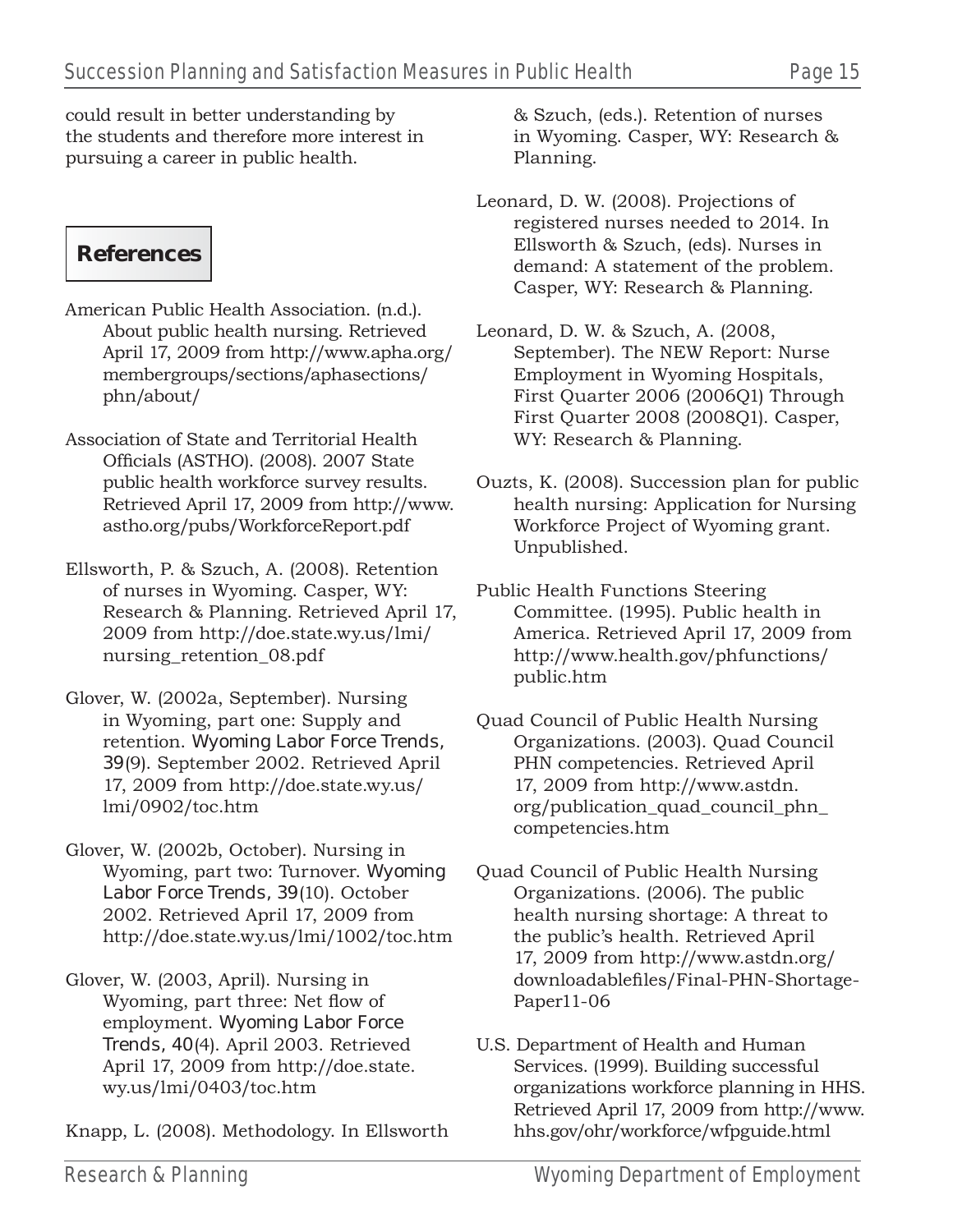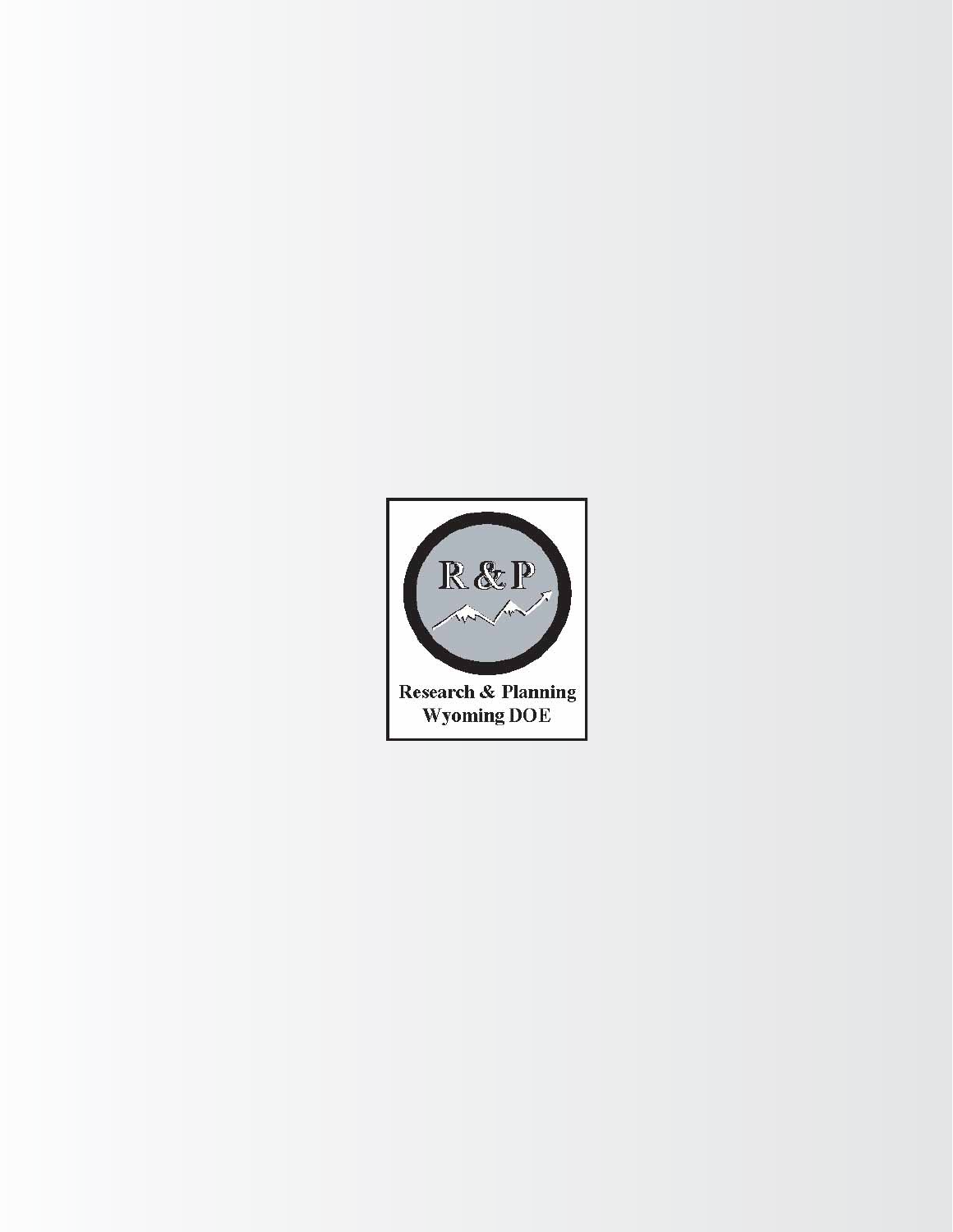

Department of Employment

<u>125</u>

P.O. BOX 2760 CASPER, WY 82602

RESEARCH AND PLANNING SECTION

(307) 473-3807

**DAVE FREUDENTHAL GOVERNOR** 

October 20, 2008

Dear <recipient>:

As you may be aware, the Department of Employment's Research & Planning (R&P) section is under contract to the Health Care Commission to study nurse supply, demand, and retention in Wyoming. Because your decisions about work may be driven by a combination of work environment, views of nursing as a profession, and family and community circumstances, the enclosed questionnaire includes questions about these areas. There is no research for you to do, and since most of the questionnaire follows a simple "check item" format, it is expected that you will need only 12-15 minutes to complete it.

The information provided by you will be maintained in confidence and used only by the staff of R&P to produce information in tabular and other statistical forms. Individually identifiable information collected by R&P may only be used for statistical purposes, and remain confidential under the Workforce Investment Act (see: http://doe.state.wy.us/lmi/section309.htm) and Wyoming Employment Security law (section 27-3-603).

The results of the study will be broadly distributed and facilitate formal and informal forums among all members of the community concerned with nursing in Wyoming. Among other means of distribution, the results will be posted on our website at http://doe.state.wy.us/lmi/nursing.htm

Your completed questionnaire will ensure that an accurate perspective on nursing in Wyoming informs future policy choices. Please return the questionnaire in the stamped, self-addressed enveloped no later than October 30, 2008. Should you have questions, please contact Sylvia Jones at (307) 473-3814. Thank you for your time and consideration.

Sincerely,

Tom Gallagher Manager, Research & Planning

enclosures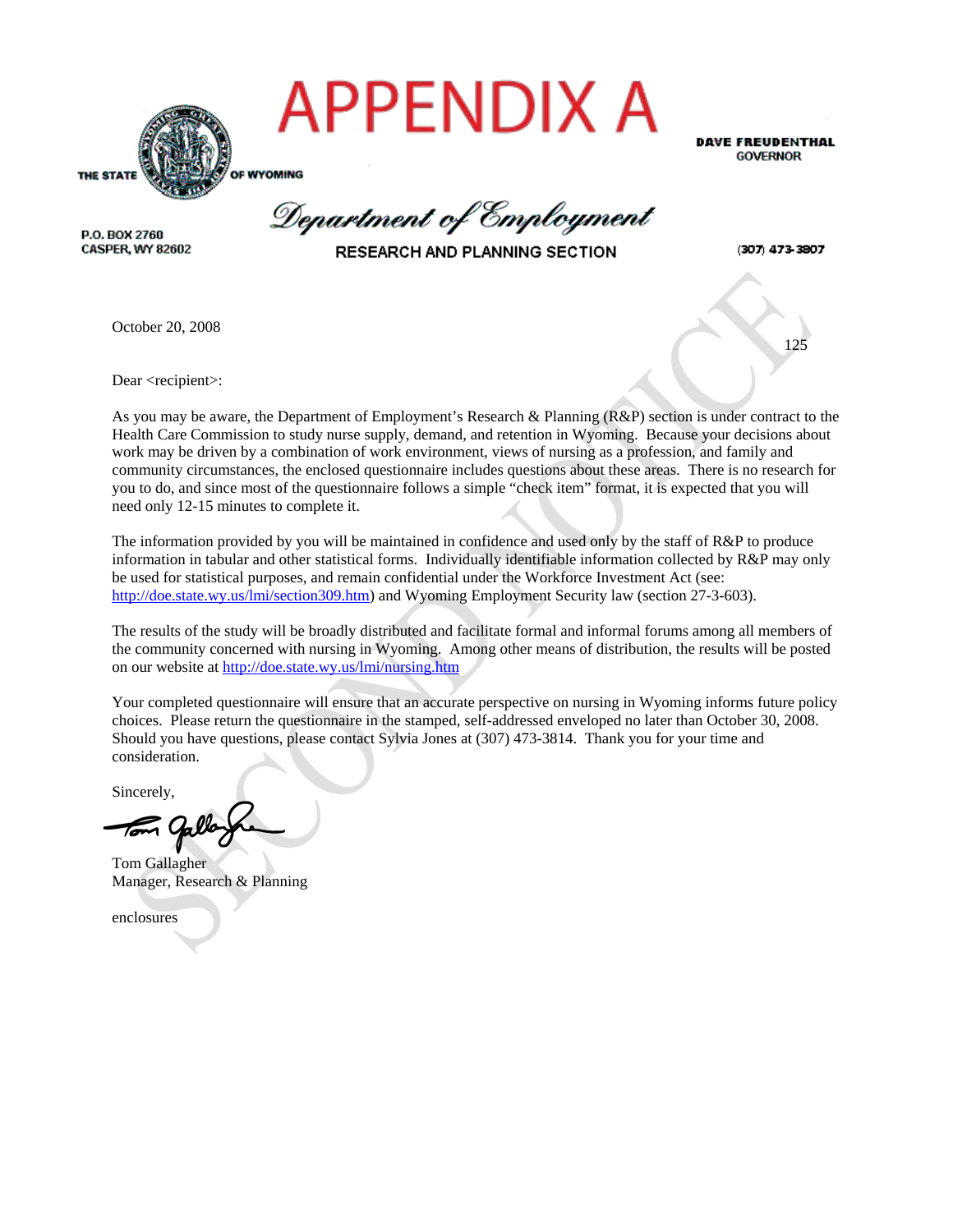

### **Department of Employment Healthcare Personnel Survey** *Rev. 09/2008*



P.O. Box 2760 Casper, WY 82602 Tel. (307) 473-3807 Fax (307) 473-3806 http://doe.state.wy.us/LMI/

Wyoming Department of Employment Survey Date: September 2008 Research & Planning *Please mail form by October 15, 2008*

> *We expect this form to take no more than 12-15 minutes to complete*

**All data collected by Research & Planning must, by the Workforce Investment Act (see: 29 USC sec. 491-2 (a)(2)) and the Wyoming Employment Security Law (section 27-3-603), be held in the strictest confidence, with results published only as summary statistics. The information you provide to us will be held confidential to the extent permitted by law. 111** 

### **A. Employment Situation:**

Instructions: Unless otherwise specified, the **reference period** for this survey is September 12, 2008. **Primary public health nursing position** is defined as the public health employment situation in which you earned the most money during the reference period. Thank you for your participation in this research.

- 1. What was your employment status as of September 12, 2008? *(please select one response)*
	- Employed in public health nursing full time *(more than 35 hours/week)*
	- Employed in public health nursing part time *(less than 35 hours/week)*

 Employed in another profession, not public health nursing *(please skip to Section D, question #50, and continue survey)* 

- Not working outside of home *(please skip to Section D, question #50, and continue survey)*
- Retired *(please skip to Section D, question #50, and continue survey)*

2. Which of the following best describes the title of your primary public health nursing position? *(please select one response)* 

- Staff Nurse
- □ Local Supervisor
- □ County Manager
- $\square$  State Nursing Staff
- $\Box$  Other (*please describe*)

3. During an average work day, with how many patients do you directly interact in your primary position? \_\_\_\_\_\_\_\_\_\_\_\_\_\_\_

4. How many miles would you estimate you traveled for work for purposes other than commuting to your primary facility during the week of September 12, 2008? \_\_\_\_\_\_\_\_\_\_\_\_\_\_ *(number)*

5. Do you plan to leave employment with your primary public health nursing facility within the next 12 months?

 $\Box$  Yes  $\Box$  Yes  $\Box$  No  $(skip\ to\ question\ #8)$ 

6. If you answered YES to question #5, what is your primary reason for leaving? *(please check one response)* 

- $\Box$  Taking another job in Healthcare  $\Box$  Continuing education
- Taking another job outside Healthcare Retiring *(skip to question #9)*
- □ Family status change  $\Box$  Other *(please describe)*
- (e.g., marriage, divorce, birth of a child)  $\Box$  Relocating
- 
- 
-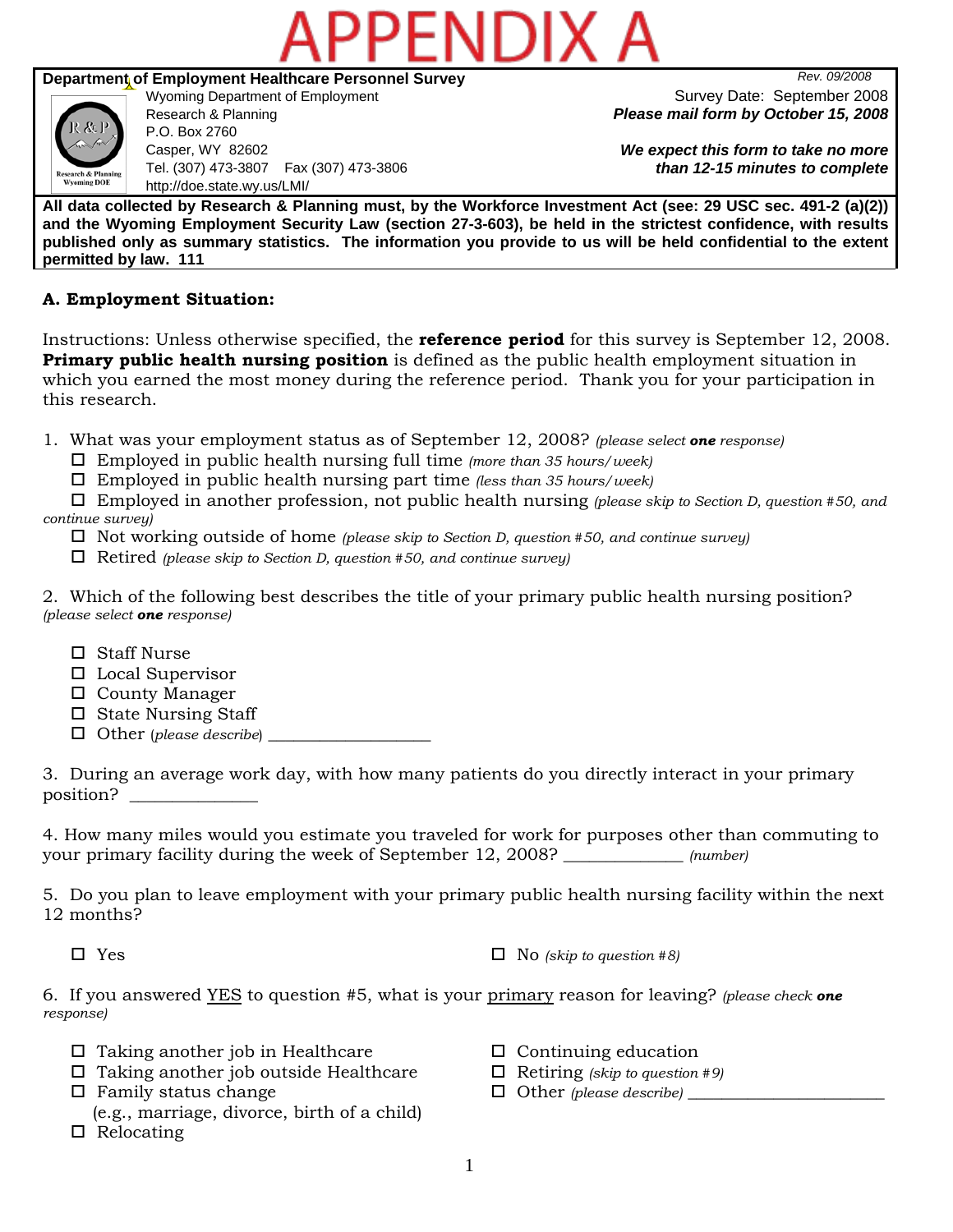8. Do you plan to retire from your primary position in public health nursing: *(please check one response)*

PPENDIX

- $\Box$  In more than 1 year but less than 3 years
- $\Box$  In more than 3 years but less than 5 years
- $\square$  In more than 5 years
- □ Don't know

9. Do you plan to continue working as a nurse after retiring from your primary public health nursing position?

- Yes
- $\square$  No

10. If you plan to work as a nurse after retirement, in what type of work are you most likely to engage? *(please select one)* 

- 
- $\Box$  Part time work  $\Box$  Other (specify:
- $\Box$  Independent contracts  $\Box$  Don't know
- Full time work Occasional if needed
	-
	-

11. If you have a second job, is it in nursing? *(please check one response)*

- I only have one job *(skip to question #14, and please continue)*
- $\square$  Yes, I have a second job that involves nursing
- No, I have a second job, but it does not involve nursing *(please describe your second job, then skip to question #14)*  $\overline{\phantom{a}}$  ,  $\overline{\phantom{a}}$  ,  $\overline{\phantom{a}}$  ,  $\overline{\phantom{a}}$  ,  $\overline{\phantom{a}}$  ,  $\overline{\phantom{a}}$  ,  $\overline{\phantom{a}}$  ,  $\overline{\phantom{a}}$  ,  $\overline{\phantom{a}}$  ,  $\overline{\phantom{a}}$  ,  $\overline{\phantom{a}}$  ,  $\overline{\phantom{a}}$  ,  $\overline{\phantom{a}}$  ,  $\overline{\phantom{a}}$  ,  $\overline{\phantom{a}}$  ,  $\overline{\phantom{a}}$

12. Which of the following best describes the position title of your secondary nursing position? *(please check one response)*

- 
- 
- <u>
 Administration/Management</u><br> **□** Administration/Management<br> **□** Infection Control<br> **□** Researcher/Consultant<br> **□** Researcher/Consultant  $\Box$  Quality Assurance/Risk Manager
- Case Manager/Utilization Review  $\Box$  Researcher/Consul<br>  $\Box$  Case Manager/Utilization Review  $\Box$  Nurse Practitioner
- 
- □ Direct Patient Care Public Health Nurse
	-
	-
	-
	- $\Box$  Other (*please describe*)

13. Which of the following best describes your secondary work environment? *(please check one response)*

- Ambulatory Care
- $\Box$  Hospital
- □ Long Term Care
- $\Box$  Other *(please describe)*

14. What was the primary reason you chose to work in Public Health? *(please check one response)*

- $\Box$  Autonomy  $\Box$  Wages
- $\Box$  Opportunities to use your skills  $\Box$  Benefits  $\Box$  Benefits  $\Box$  Opportu
- 
- 
- $\square$  Desire to "make a difference"  $\square$  Varied work
- □ Feeling the work is important Other (*please describe*)
- 
- 
- $\square$  Opportunities to learn new skills
- $\Box$  Job security  $\Box$  Interaction with other nurses
	-
	-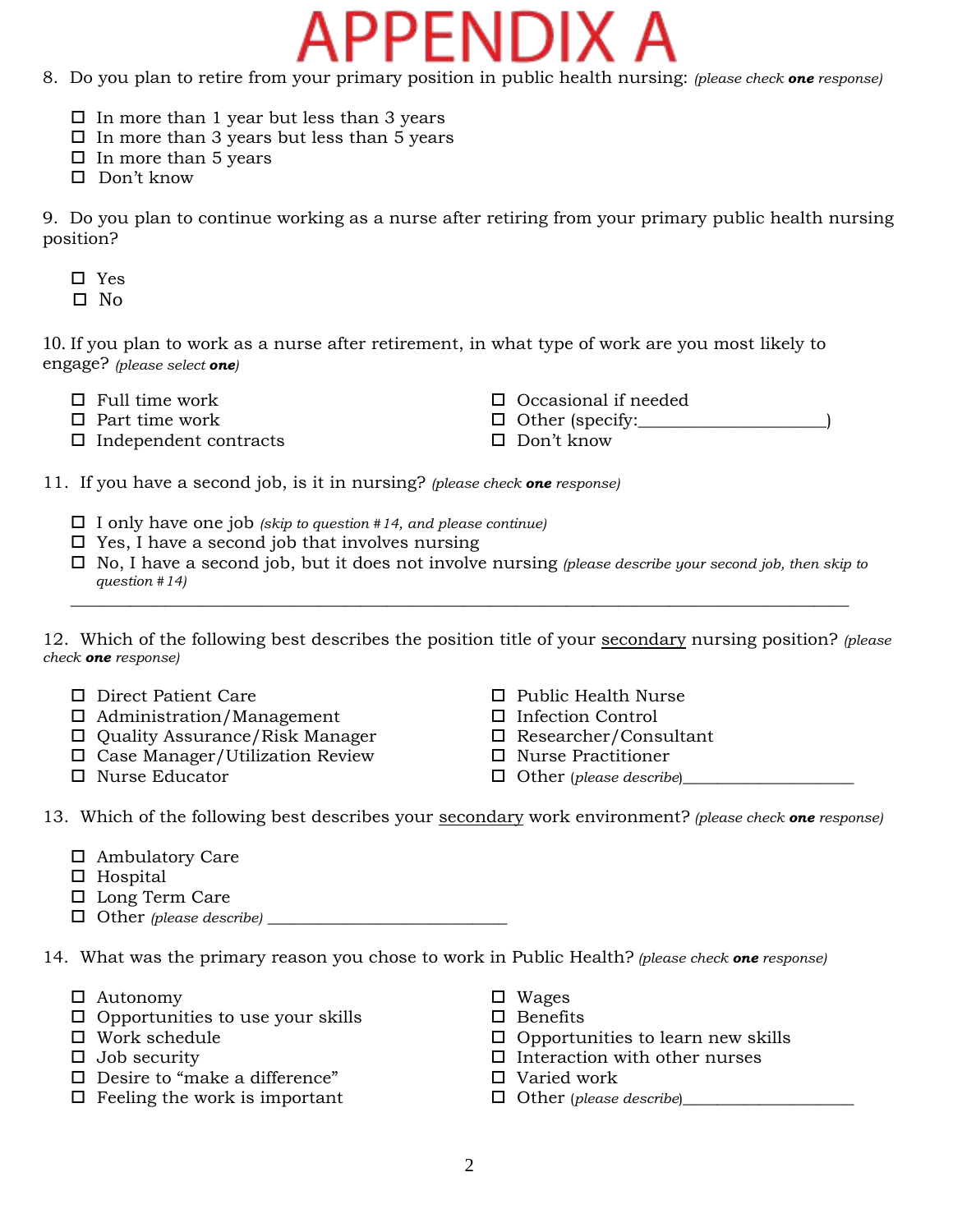# PENDI)

15. What is the primary reason you choose to remain working in Public Health? *(please check one response)*

- □ Autonomy □ Wages
- $\begin{array}{ccc}\n\square & \text{Opportunities to use your skills} \\
\square & \text{Work schedule} \\
\square & \text{Opportu}\n\end{array}$
- 
- 
- $\square$  Desire to "make a difference"  $\square$  Varied work
- □ Feeling the work is important Other (*please describe*)
- 
- 
- $\square$  Opportunities to learn new skills
- $\Box$  Job security  $\Box$  Interaction with other nurses
	-
	-

### **B. The following questions apply to your position in public health nursing.**

For the following statements regarding your work environment, please rate your level of satisfaction on a scale of 1 to 5 where **1 means very dissatisfied** and **5 means very satisfied**.

|     | 1= Very Dissatisfied 2= Dissatisfied 3= Neither Satisfied nor Dissatisfied 4= Satisfied |              |                | 5= Very Satisfied NA= Not Applicable |                |                |           |
|-----|-----------------------------------------------------------------------------------------|--------------|----------------|--------------------------------------|----------------|----------------|-----------|
| 16. | <b>Overall Satisfaction</b>                                                             | $\mathbf{1}$ | $\overline{2}$ | 3                                    | $\overline{4}$ | 5              | <b>NA</b> |
| 17. | Your current base salary                                                                | $\mathbf{1}$ | $\overline{2}$ | 3                                    | 4              | 5              | <b>NA</b> |
| 18. | Salary range for your position                                                          | $\mathbf{1}$ | $\overline{2}$ | 3                                    | $\overline{4}$ | 5              | <b>NA</b> |
| 19. | Employee benefits                                                                       | 1            | $\overline{2}$ | 3                                    | $\overline{4}$ | 5              | <b>NA</b> |
| 20. | Skill of RNs where you work                                                             | $\mathbf{1}$ | $\overline{2}$ | 3                                    | $\overline{4}$ | 5              | NA        |
| 21. | Adequacy of RN staffing where you work                                                  | $\mathbf{1}$ | $\overline{2}$ | 3                                    | $\overline{4}$ | 5              | NA        |
| 22. | Adequacy of clerical support services                                                   | $\mathbf{1}$ | $\overline{2}$ | 3                                    | $\overline{4}$ | 5              | NA        |
| 23. | Non-nursing tasks required of you (e.g.,<br>housekeeping, lab)                          | $\mathbf 1$  | $\overline{2}$ | 3                                    | 4              | 5              | <b>NA</b> |
| 24. | Amount of paperwork required                                                            | $\mathbf{1}$ | $\overline{2}$ | 3                                    | $\overline{4}$ | 5              | NA        |
| 25. | Physical work environment                                                               | 1            | $\overline{2}$ | 3                                    | 4              | 5              | <b>NA</b> |
| 26. | Level of personal safety at the facility where you<br>work                              | $\mathbf{1}$ | $\overline{2}$ | 3                                    | $\overline{4}$ | 5              | NA        |
| 27. | Work schedule                                                                           | 1            | $\overline{2}$ | 3                                    | 4              | 5              | <b>NA</b> |
| 28. | Job security                                                                            | $\mathbf{1}$ | $\overline{2}$ | 3                                    | $\overline{4}$ | 5              | NA        |
| 29. | Opportunities for advancement                                                           | 1            | $\overline{2}$ | 3                                    | 4              | 5              | <b>NA</b> |
| 30. | Support from nurses with whom you work                                                  | $\mathbf{1}$ | $\overline{2}$ | 3                                    | $\overline{4}$ | 5              | <b>NA</b> |
| 31. | Support from your nursing administration                                                | 1            | $\overline{2}$ | 3                                    | $\overline{4}$ | 5              | <b>NA</b> |
| 32. | Interactions with physicians                                                            | $\mathbf{1}$ | $\overline{2}$ | 3                                    | $\overline{4}$ | 5              | <b>NA</b> |
| 33. | Interactions with other non-nursing staff                                               | 1            | $\overline{2}$ | 3                                    | 4              | 5              | <b>NA</b> |
| 34. | Interactions with traveling agency staff                                                | $\mathbf{1}$ | $\overline{2}$ | 3                                    | $\overline{4}$ | 5              | NA        |
| 35. | Interaction with patients                                                               | $\mathbf{1}$ | $\overline{2}$ | 3                                    | $\overline{4}$ | 5              | <b>NA</b> |
| 36. | Time available for patient education                                                    | $\mathbf{1}$ | $\overline{2}$ | 3                                    | $\overline{4}$ | $\overline{5}$ | <b>NA</b> |
| 37. | Involvement in policy and management decisions                                          | $\mathbf{1}$ | $\overline{2}$ | 3                                    | $\overline{4}$ | 5              | <b>NA</b> |
| 38. | Opportunities to use your skills                                                        | $\mathbf{1}$ | $\overline{2}$ | 3                                    | $\overline{4}$ | 5              | NA        |
| 39. | Opportunities to learn new skills                                                       | $\mathbf{1}$ | $\overline{2}$ | 3                                    | 4              | 5              | <b>NA</b> |
| 40. | Opportunities for continuing education                                                  | $\mathbf{1}$ | $\overline{2}$ | 3                                    | $\overline{4}$ | 5              | <b>NA</b> |
| 41. | Quality of patient care where you work                                                  | $\mathbf{1}$ | $\overline{2}$ | 3                                    | $\overline{4}$ | 5              | NA        |
| 42. | Feeling that your work is important                                                     | $\mathbf{1}$ | $\overline{2}$ | 3                                    | $\overline{4}$ | 5              | NA        |
| 43. | Other (please describe)                                                                 | 1            | $\overline{2}$ | 3                                    | 4              | 5              | <b>NA</b> |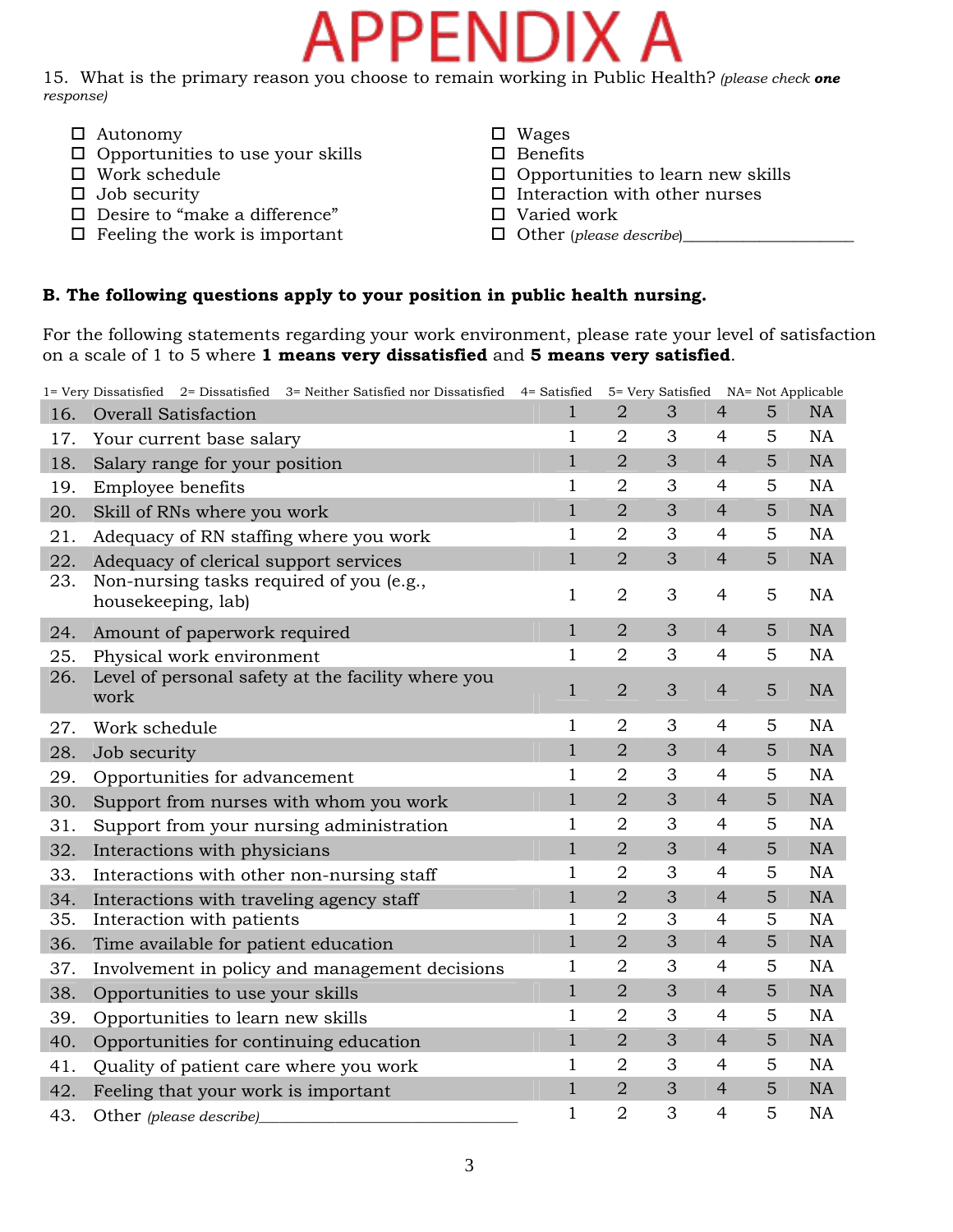# **APPENDIX A**

### **C**. **Now we would like your views on the profession of nursing.**

Using the provided scale of 1 to 5 where **1 means you strongly disagree** and **5 means you strongly agree**, please circle the response that best describes your response to each of the following statements.

|     | 1 = Strongly Disagree | $2$ =Disagree                               | 3=Neither Agree nor Disagree                            | $4 = \text{Agree}$ |               | 5 = Strongly Agree         |                                                                                                                        | DK=Don't Know  |                   |
|-----|-----------------------|---------------------------------------------|---------------------------------------------------------|--------------------|---------------|----------------------------|------------------------------------------------------------------------------------------------------------------------|----------------|-------------------|
| 44. | nursing.              |                                             | Generally speaking, I am very satisfied with            |                    | 2 3           |                            | $\begin{array}{\begin{array}{\small \begin{array}{\small \end{array}}{4}}\\{\small \end{array}}\\{\small \end{array}}$ |                | $5\quad\text{DK}$ |
|     |                       | 45. I frequently think of quitting nursing. |                                                         |                    |               | $\overline{\mathbf{3}}$    | $4 \qquad \qquad$                                                                                                      | 5              | DK                |
|     | in nursing.           |                                             | 46. I am generally satisfied with the kind of work I do |                    | $\mathcal{D}$ | $\overline{\phantom{a}}$ 3 | $\sim$ 4                                                                                                               | $5 -$          | – DK              |
| 47. |                       |                                             | Most people on this job are satisfied with nursing.     |                    |               | 3                          |                                                                                                                        | 4 5            | – DK              |
|     |                       |                                             | 48. People on this job often think of quitting nursing. |                    | 2             | 3                          | $\overline{4}$                                                                                                         | 5 <sup>1</sup> |                   |

49. Which of the following statements best describe why you would leave nursing all together? *(please choose up to 4 statements that are most important to you)*

| $\Box$ Feel overworked<br>$\Box$ Feel burned out from nursing<br>$\Box$ Feel unsupported as a nurse<br>$\Box$ Concerned with the quality of care<br>$\hfill \Box$ Better salary available outside nursing<br>$\Box$ Better management support<br>$\Box$ Better advancement opportunities<br>available outside nursing<br>$\Box$ Concerned with delegation to unlicensed<br>assistive personnel | $\square$ Seek more challenging work<br>$\Box$ Concerned with injury to patients<br>$\Box$ I need more autonomy<br>$\Box$ I need more respect<br>$\Box$ I plan to retire<br>$\Box$ Better work schedules available outside<br>nursing<br>$\square$ Concerned with injury to self |
|------------------------------------------------------------------------------------------------------------------------------------------------------------------------------------------------------------------------------------------------------------------------------------------------------------------------------------------------------------------------------------------------|----------------------------------------------------------------------------------------------------------------------------------------------------------------------------------------------------------------------------------------------------------------------------------|
| D. Next we would like to learn about your situation and your community.                                                                                                                                                                                                                                                                                                                        |                                                                                                                                                                                                                                                                                  |
|                                                                                                                                                                                                                                                                                                                                                                                                |                                                                                                                                                                                                                                                                                  |
| 51. To the best of your recollection, what was the date you began your education to become a nurse?<br>(mm/yyyy)                                                                                                                                                                                                                                                                               |                                                                                                                                                                                                                                                                                  |
| 52. What was the date you first received your nursing license? _________________ (mm/yyyy)                                                                                                                                                                                                                                                                                                     |                                                                                                                                                                                                                                                                                  |
| 53a. What is the highest level of education you have completed? (please check one response)                                                                                                                                                                                                                                                                                                    |                                                                                                                                                                                                                                                                                  |
| $\Box$ High school graduate (includes equivalency) $\Box$ Graduate or professional degree<br>$\square$ Some college or associate's degree<br>$\Box$ Bachelor's degree                                                                                                                                                                                                                          | $\Box$ Other (please describe): $\Box$                                                                                                                                                                                                                                           |
| 53b. What is the highest level of education you have completed in nursing? (please check one response)                                                                                                                                                                                                                                                                                         |                                                                                                                                                                                                                                                                                  |
| $\square$ Diploma program<br>$\Box$ Associate's degree<br>$\Box$ Bachelor's degree                                                                                                                                                                                                                                                                                                             | $\Box$ Graduate or professional degree                                                                                                                                                                                                                                           |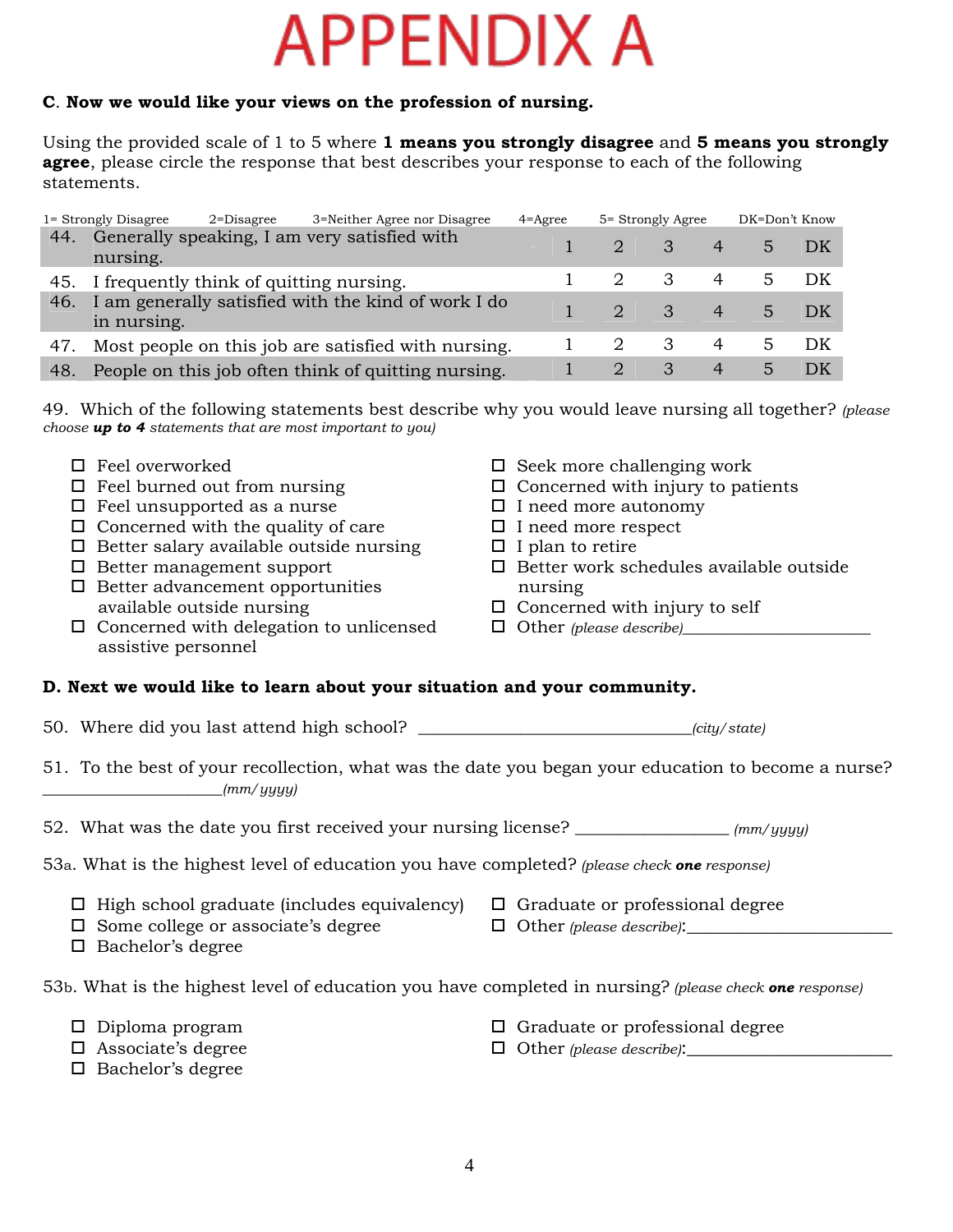# PENDIX

54. What is your marital status? *(Please check one response; for all responses other than married or cohabitating skip to question #59)* 

 $\Box$  Married or cohabitating  $\Box$  Divorced

 $\Box$  Single  $\Box$  Widowed

55. What is the highest level of education your spouse or partner has completed? *(please check one response)*

- 
- $\Box$  Less than high school<br> $\Box$  High school graduate (includes equivalency)  $\Box$  Graduate or professional degree  $\Box$  High school graduate (includes equivalency)
	-
- $\Box$  Some college or associate's degree  $\Box$  Other (please describe):
- 

56. Was your spouse or partner employed during the week of September 12, 2008?

- Yes
- No *(skip to question #59)*

57. In what occupation was your spouse or partner employed during this time (e.g., electrician, teacher)?

 $\overline{\phantom{a}}$  , and the contribution of the contribution of the contribution of the contribution of the contribution of the contribution of the contribution of the contribution of the contribution of the contribution of the

 $\overline{\phantom{a}}$  , and the contribution of the contribution of the contribution of the contribution of the contribution of the contribution of the contribution of the contribution of the contribution of the contribution of the

58. What were this person's most important work activities or duties?

59. Please enter the number of dependents under 25 living in your household for each of the following categories:

 \_\_\_\_\_\_Less than 6 years old  $\frac{2000 \text{ mm}}{6 \text{ to } 12 \text{ years}}$  $\frac{13-18 \text{ years old}}{2}$  \_\_\_\_\_\_19-24 years old \_\_\_\_\_\_I do not have any dependents under 25 years old living in my household

60. Do you provide care for aging parents?

\_\_\_\_\_\_\_\_\_\_\_\_\_\_\_\_\_

- Yes
- $\square$  No

61. For the week of September 12, 2008, what was your base rate of pay in your primary position? *(please check one response)* 

 $\quad \$   $\text{Per}$   $\Box$  Hour

- Week
- $\Box$  2 Weeks
- □ Month
- Other *(please specify):*

62. How many years have you worked as a public health nurse, including county and state employment? \_\_\_\_\_\_\_\_\_\_\_\_\_\_\_\_\_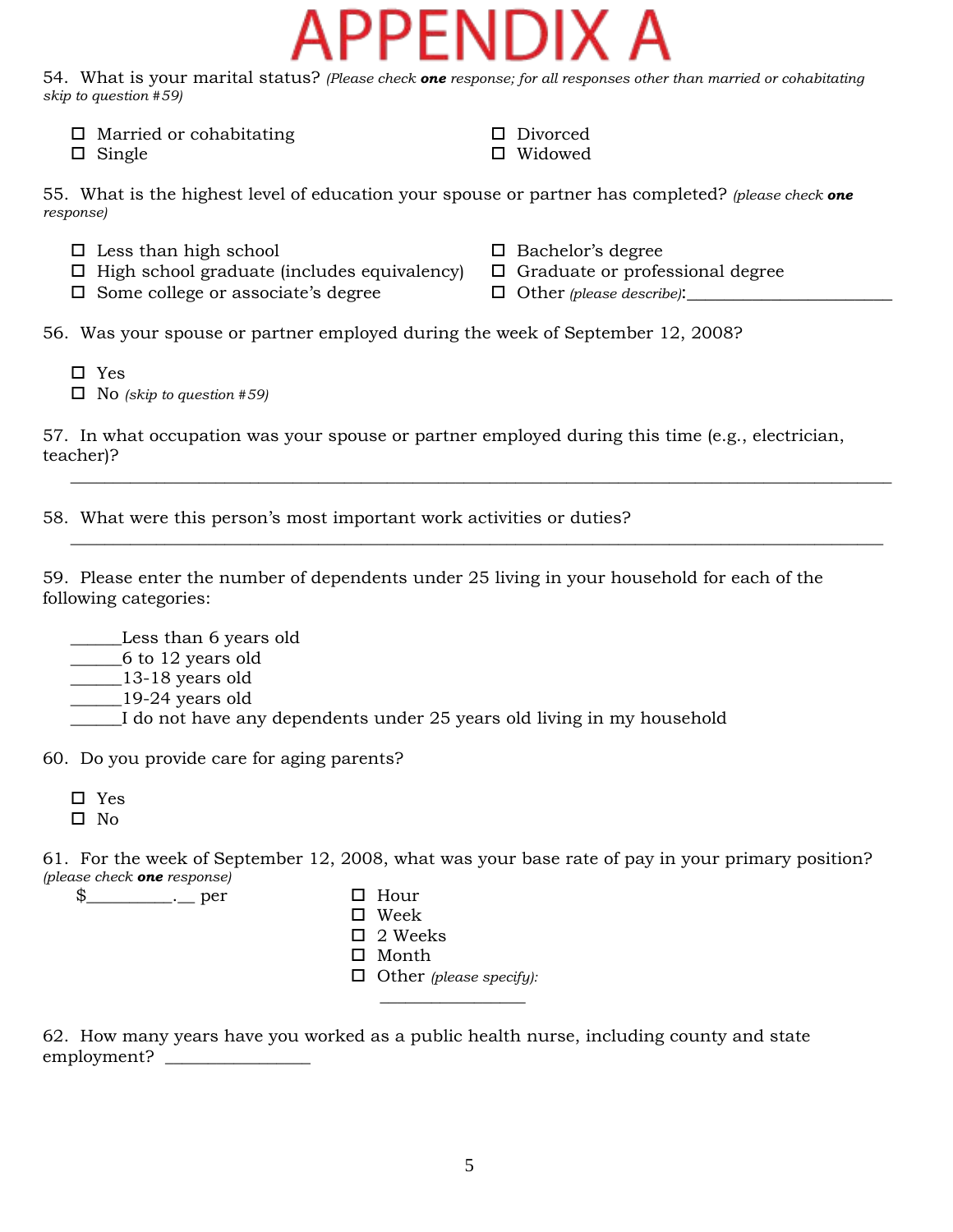

63. What was the total pre-tax income in your household in the past 12 months? *(Please check one response)* 

- $\Box$  Less than \$20,000  $\Box$  \$70,000 to \$79,999
- 
- 
- $\Box$  \$40,000 to \$49,999  $\Box$  \$125,000 to \$149,999
- $\Box$  \$50,000 to \$59,999  $\Box$  \$150,000 to \$199,999
- $\Box$  \$60,000 to \$69,999  $\Box$  \$200,000 or more
- $\Box$  \$20,000 to \$29,999<br> $\Box$  \$30,000 to \$39,999<br> $\Box$  \$100,000 to \$124,99  $\Box$  \$100,000 to \$124,999
	-

64. How many years have you lived in your current community?

65. Of the following reasons, which one best describes why you live in your current community: *(please check one response)*

- 
- Proximity to school or work amenities
- 
- $\Box$  Cost of living/affordable housing  $\Box$  Proximity to family
- Other *(please describe)* \_\_\_\_\_\_\_\_\_\_\_\_
- $\Box$  Existing job  $\Box$  Proximity to cultural
- $\Box$  Spouse or partner's job  $\Box$  Proximity to natural amenities
	-

66a. How much do you agree or disagree with the following statement: "I am committed to this community and choose not to leave." *(please check one response)*

- □ Strongly Agree
- Agree
- □ Neither Agree nor Disagree
- D Disagree
- $\square$  Strongly Disagree

66b. What is the reason for your answer?

For the following statements please rate how satisfied you are with the following aspects of your community. Please use a scale of 1 to 5 where **1 means very dissatisfied** and **5 means very satisfied**.

 $\_$  , and the set of the set of the set of the set of the set of the set of the set of the set of the set of the set of the set of the set of the set of the set of the set of the set of the set of the set of the set of th

|     | 1=Very Dissatisfied | 2 = Dissatisfied       | 3=Neither Satisfied nor Dissatisfied          | 4=Satisfied |                | 5=Very Satisfied |                | DK=Don't Know |    |
|-----|---------------------|------------------------|-----------------------------------------------|-------------|----------------|------------------|----------------|---------------|----|
| 67. |                     | Economic opportunities |                                               |             | $\overline{2}$ | 3                | $\overline{4}$ | 5             | DK |
| 68. | Proximity to family |                        |                                               |             | $\overline{2}$ | 3                | 4              | 5             | DK |
| 69. | Cost of living      |                        |                                               | 1           | $\overline{2}$ | 3                | $\overline{4}$ | 5             | DK |
| 70. | Rural character     |                        |                                               |             | 2              | 3                | 4              | 5             | DK |
| 71. | Urban character     |                        |                                               |             | $\overline{2}$ | 3                | $\overline{4}$ | 5             | DK |
| 72. | Housing             |                        |                                               |             | 2              | 3                | 4              | 5             | DK |
| 73. |                     | Public safety services |                                               |             | $\overline{2}$ | 3                | $\overline{4}$ | 5             | DK |
|     |                     |                        | 74. Parks and recreation/ natural amenities   |             | 2              | 3                | 4              | 5             | DK |
| 75. | Education $(K-12)$  |                        |                                               |             | $\overline{2}$ | 3                | $\overline{4}$ | 5             | DK |
| 76. |                     | continuing education   | Access to post-secondary education, including |             | 2              | 3                | 4              | 5             | DK |